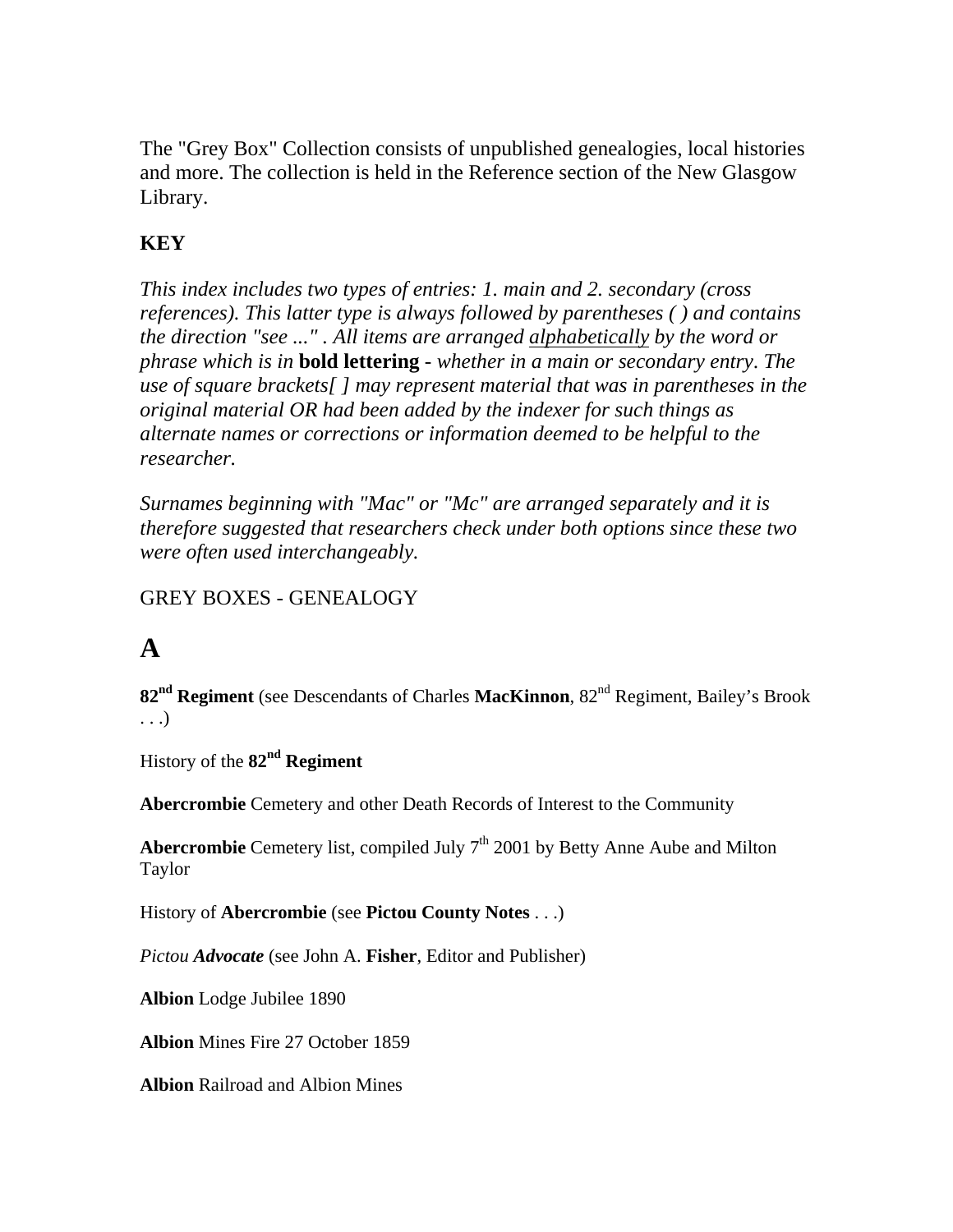Early Marriages at **Albion** Mines [Stellarton] (see Early **Marriages** at Albion Mines . . . )

Early History of **Alma** and Greenhill compiled by Mrs. Myra Crockett

List of headstones found in the **Alma** Cemetery compiled on July  $8<sup>th</sup>$  2001 by Betty Anne (Taylor) Aube, Ottawa ON and Milton Taylor, New Glasgow NS

Recollections of **Alma** and Greenhill compiled by Mrs. George MacDonald

**Appleton** and McCaughin of Halifax (see **MacKenzie** Charts . . . )

Notes on the 1879 **Atlas** (see **Pictou County Notes** . . .)

Pictou County **Atlas** 1879, Indexes and Assorted Notes by Henry C. Ritchie

Janet **Auld,** widow of Rev. Peter Gordon (see Rev. James Drummond **MacGregor**)

### **B**

**Bailey's Brook** (see Descendants of Charles **MacKinnon**,  $82<sup>nd</sup>$  Regiment, Bailey's  $Brook \ldots$ 

The Berichan **Baillies** A Family History by Florence Baillie Langille, 1988

**Bain** (see Our Pictou County Ancestors - **Fraser** - Ross - Bain)

**Bannerman** (see Descendants of William **Gordon,** Piedmont . . .)

Simon **Bannerman** (see Brig **Harmony** Arrived in Pictou County 1822)

The **Bard** of Coll (see John **McLean** . . .)

**Barnardo Homes** (see The **Home Children)**

**Barney's River** 

**Barney's River** - from the *Eastern Chronicle* 5<sup>th</sup> March 1904

**Barney's River** (see Descendants of Archibald **Chisholm,** Big Island and Roderick Chisholm, Lower Barney's River)

History of **Barney's River** - Early Days in East Pictou by H. H. Bruce - from the *Eastern Chronicle*  $18<sup>th</sup>$  February 1886

**Baxter** (see **Genealogies** . . .)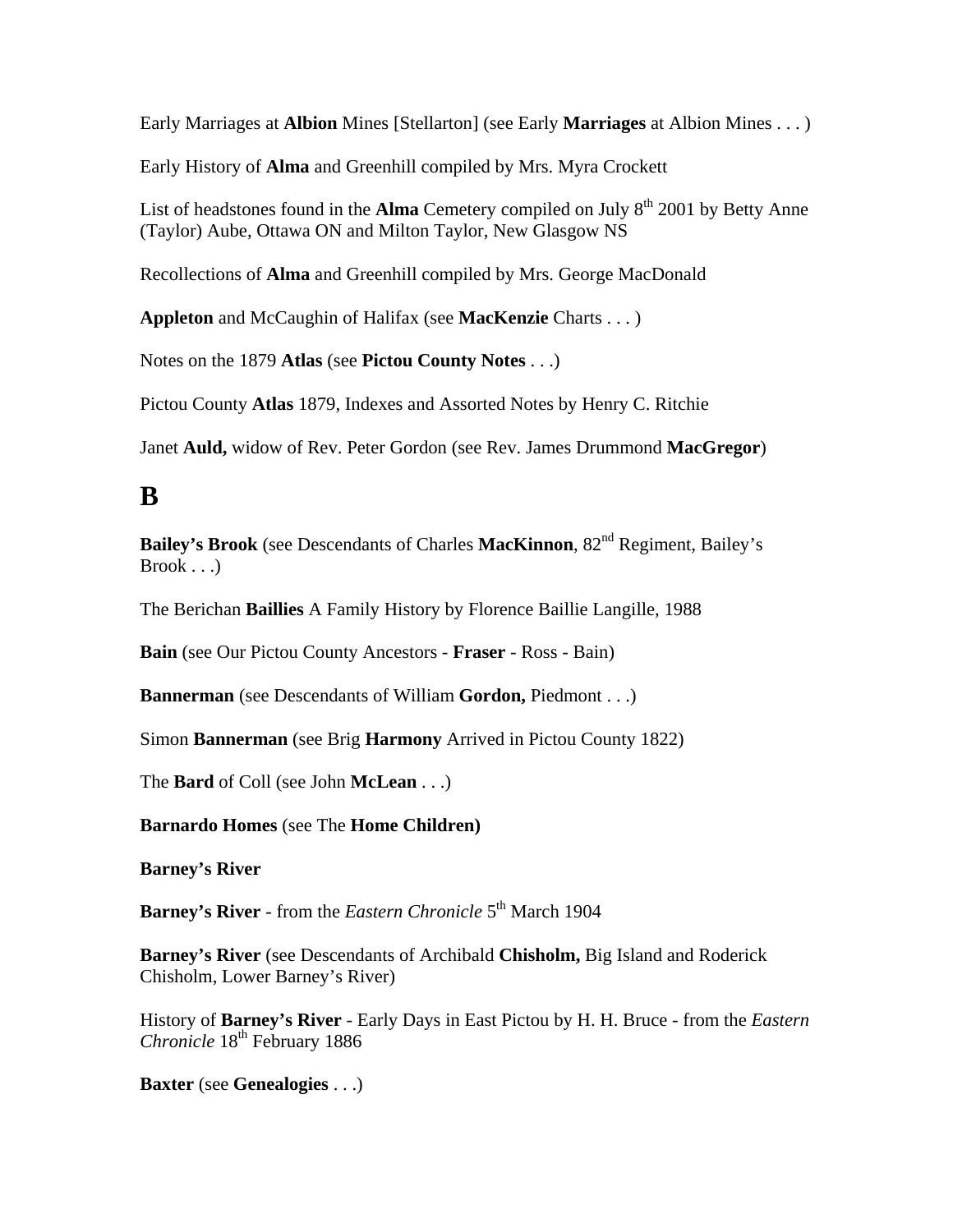Mary **Bell** (see Dr. William **Fraser** . . .)

Memorial to Adam Carr **Bell** erected by the Pictou County Historical Society 1994

The **Berichan Baillies** (see The Berichan **Baillies** A Family History . . .)

**Bicycles** (see **Pictou County Notes** . . .)

Plan of **Big Brook** [Lorne] in the Year 1858 by J. G. McIntosh

**Big Island** (see Descendants of Archibald **Chisholm**, Big Island and Roderick Chisholm, Lower Barney's River)

**Blackie** (see **Falconer** Family History 1810-1997 . . .)

**Blacquière** 200<sup>th</sup> 1798-1998 Back to Our Roots [South] Rustico PEI

Rev. D. B. **Blair** (see Early History of **Pictou County** by Dr. D. B. Blair . . .)

**Bonny Brae** - the Cantley House - from the *Eastern Chronicle* 12<sup>th</sup> February 1904

The First **Bridge** 1807

**Bridgeville** (see **Pictou County Notes** . . .)

**Browning** Family

**Burton** (see **Genealogies** . . .)

**Businessmen** and Businesses of New Glasgow (see **New Glasgow** - Listings of Some Streets, Old Buildings . . .)

# **C**

**Caledonia** West River St Mary, Guysborough County, Nova Scotia with Special Reference to the Family and Descendants of James Chisholm by Dr. James A. Doull

Inscriptions on Grave Stones in the Church of Scotland Cemetery, **Caledonia**, Guysborough County, Nova Scotia compiled by E. E. Johnston, Sept 1980

**Cameron** (see **Genealogies** . . .)

Dan **Cameron** (see **Families of New Glasgow**, West Side)

Dr. Owen H. **Cameron** 1870-1974, River John Nova Scotia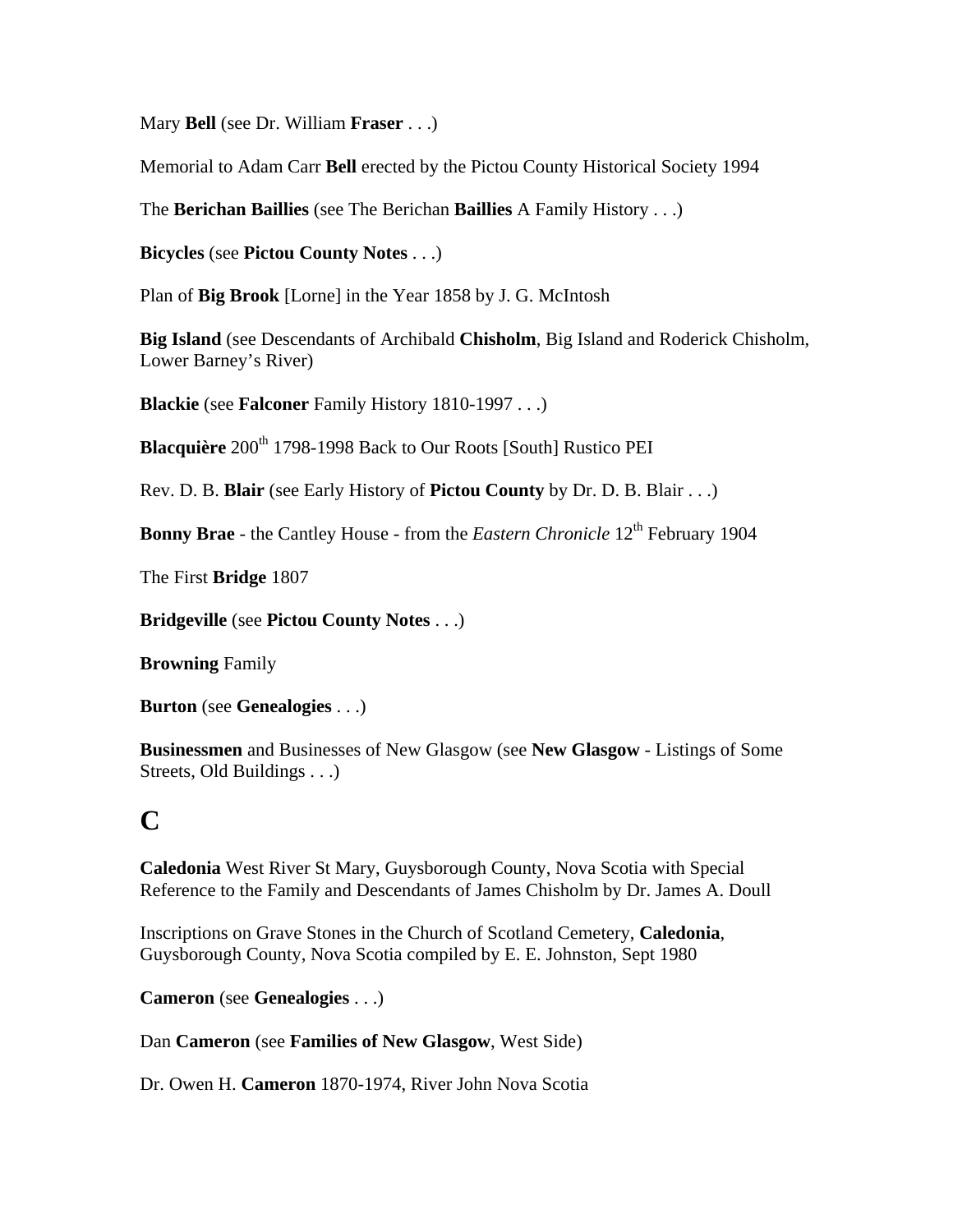George Frederick **Cameron** Poet, Lawyer and Journalist

James and Elizabeth **Cameron**, Parks Falls, Sutherland's River and Their Descendants

Margery **Cameron** (see Descendants of Timothy **Delaney** of Ireland and River Road Churchville)

Mary [May] Elizabeth **Cameron** (see **Hawley** - Cameron)

Robert **Cameron,** MacLellan's Mountain, and his Descendants in MacPherson's Mills

Roderick **Cameron** (see **Stone House**, Pictou Landing, home of Donald MacDonald and his wife Catherine MacIvor, 1835)

Some Notes on the Family of John **Cameron**, Merchant, New Glasgow compiled by Vangie Way

**Camerons** of Loch Broom

**Campbell** (see Family Tree: **Crawford** [Crauford], Cullen, MacBain . . .)

A Brief History of the William **Campbell** Family and Descendants

Catherine Ann **Campbell** Glengarry and Westville (see Robert **Thompson**, Miramichi, NB and Westville NS)

**Campbell's** Cemetery - Seafoam

**Candlish** Free Presbyterian Church, Barney's River, Pictou County, NS

**Cantley** Home (see **Bonny Brae**)

Thomas **Cantley** 1857-1945 and Memories of Bonniebrae

Barbara **Cassidy** (see The Fiddles Played All Night - a Family History of Peter Anderson **Reid** and his Wife Barbara Cassidy of the Magdalen Islands . . .)

Some Descendants of James **Cassidy** and Mary Ivory of Harve Aubert, Amherst Harbor, Magdalen Island, Quebec

Family Chart - **Cavanagh**, Laggan and MacLean, Durham

**Cemetery** Facts - 27 Cemeteries by D. C. Nicholson

Alphabetical Listing of 27 Ritchie **Cemetery** Lists - Book #1 Foreword, A - M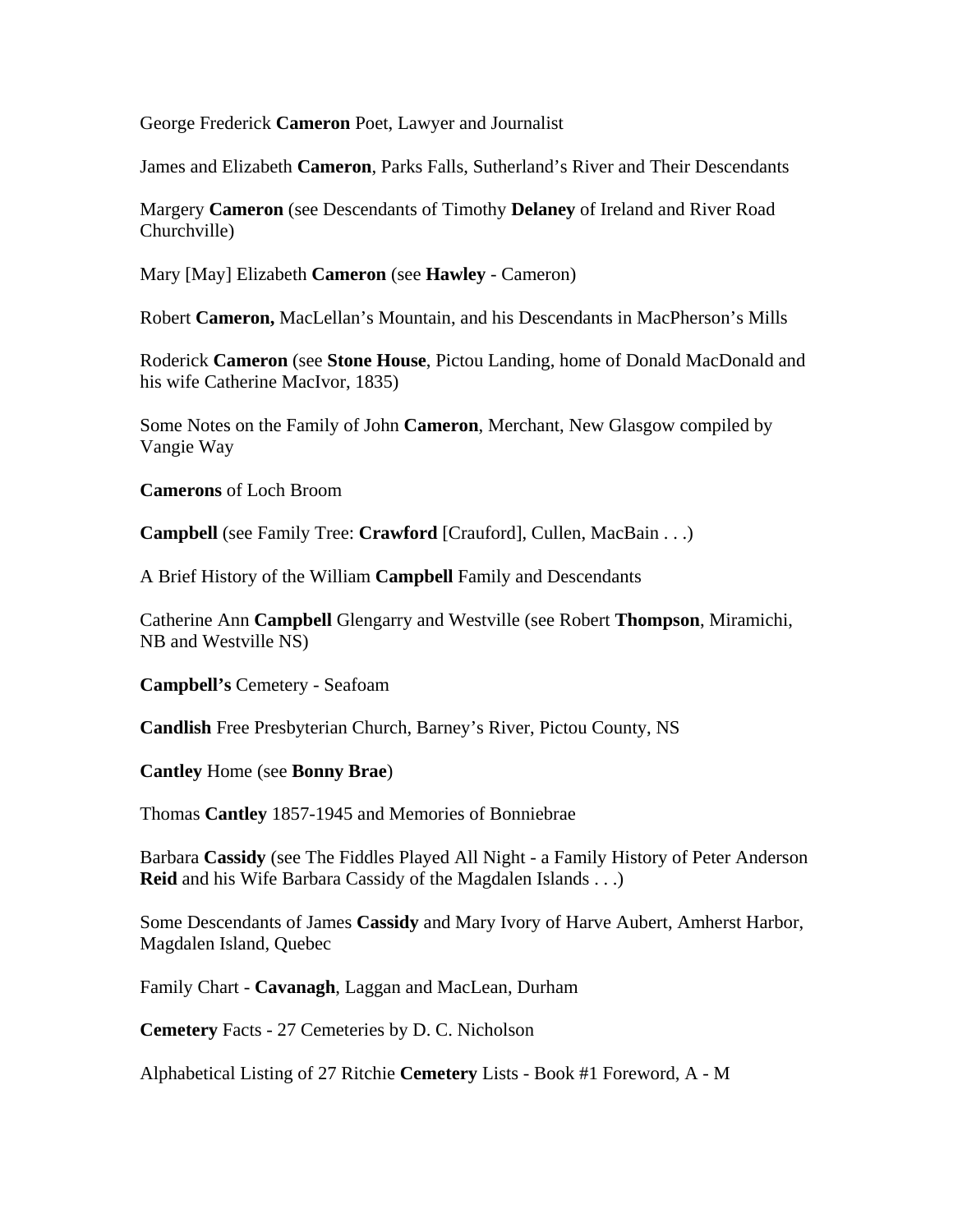Alphabetical Listing of 27 Ritchie **Cemetery** Lists - Book #2 Mc - Z

List of Corrections made to **Cemetery** Files by Henry C. Ritchie (see Additional Copies of **McGregor** Cemetery [ also called Pioneer Cemetery] at Iron Bridge, New Glasgow,  $NS \dots$ 

Ritchie **Cemetery** Listings

Ritchie **Cemetery** Lists #1 Foreword Alphabetical Listing 1955-1956 PB2 . . .

Ritchie **Cemetery** Lists #2 PA2 ...

Ritchie **Cemetery** Lists #3 PE5 ...

Ritchie **Cemetery** Lists #4 PC7 ...

Maps showing the **Census** Subdivisions of Nova Scotia based on the Polling Districts 1861, 1871 and 1891

D'Etcheverry / **Cheverie** 1771-1993 Reunion, Souris, PEI

**Chisholm** (see **Genealogies** . . .)

**Chisholm** (see Squire William **MacKay** Hector Passenger compiled by Dorothy Scully)

Descendants of Archibald **Chisholm**, Big Island and Roderick Chisholm, Lower Barney's River

James **Chisholm** (see **Caledonia**, West River St. Mary, Guysborough County)

Roderick **Chisholm** (see Descendants of Archibald **Chisholm**, Big Island and Roderick Chisholm, Lower Barney's River)

A. F. **Church** and his County Maps - from an article by C. Bruce Ferguson, former Provincial Archivist of Nova Scotia

A. F. **Church** County Maps (see A. F. Church, Full Scale **Maps,** Pictou County ...)

The History of **Churchville**, Nova Scotia 1784-1934 by Gordon Robertson - from the *Evening News* 21<sup>st</sup> October 1957

Catherine Isabel (Sheppard) **Clark** - Her Reminiscences of her Family and her Life

**Colquhoun** (see **Graham**, Colquhoun and Related Families)

**Connolly** [Connolly's Ice] - an excerpt from the work of James M. Cameron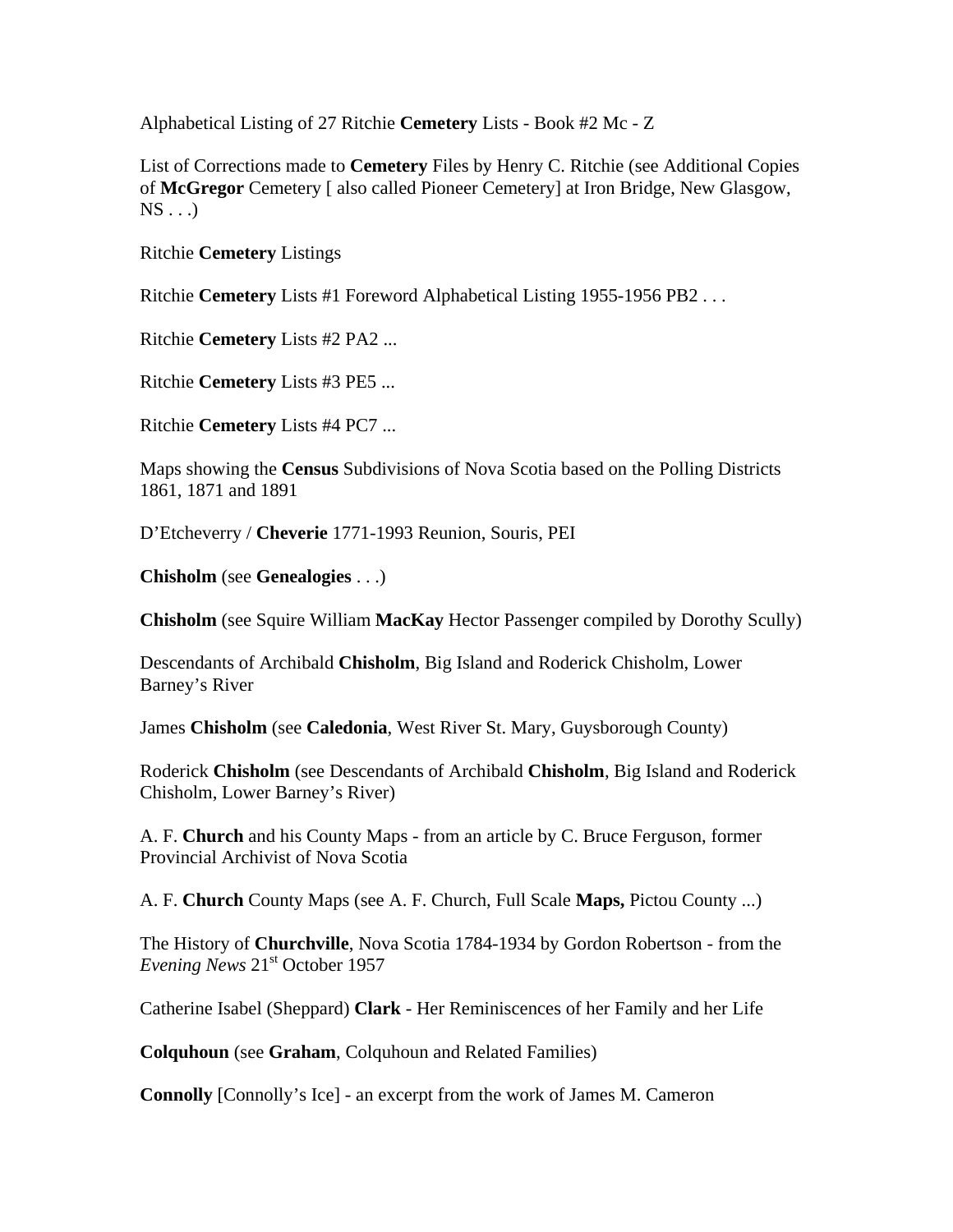Archibald **Cook** and Barbara McKenzie - Family Group Sheet

**Cornelius** Family (see **Douglas** Family and its Connections)

William **Cragie** Obituary

Hugh **Craiggie** (see Orkney Settlers of **Piedmont**)

Dr. J. H. **Craigie** - born on a farm near Merigomish, Pictou County, Nova Scotia

William **Craigie** Merigomish - Obituary and Tribute

Family Tree: **Crawford** [Crauford], Cullen, MacBean [MacBain], Fraser, Campbell

**Crazy Queen** [Mrs. MacDonald of King's Head] compiled by G. Ritchie Douglas

The **Creighton** [Stone] House (see A Tale of Two **Houses**)

John **Crockett**, his wife Margaret Young and their Descendants

Writings by A. J. **Crockett** 

**Cruickshank** Family of Pictou and Guysborough Counties, Nova Scotia

**Cullen** (see Family Tree: **Crawford** [Crauford], Cullen, MacBean . . .)

History of the **Cummingers** 

Caroline **Curry** of Goldenville (see **Goldenville** - from the *Eastern Chronicle*, October 1929)

# **D**

Epic Voyage of the Mission Ship **Dayspring** by J. A. MacGlashen

**Death Records / Cemetery Inscriptions** (see **Abercrombie** Cemetery . . .; see Inscriptions on Grave Stones in the Church of Scotland Cemetery, **Caledonia** . . .; see Amongst the Tombs of **Duffs** Cemetery . . .; see **Greens Brook** Cemetery . . .; see Additional Copies of the **McGregor** 

Cemetery . . .; see **Meiklefield Cemetery** . . .; see Record of Pictou County **Obituaries** . . .;

see **Piedmont Cemetery** . . .; see **Ross Bay** Cemetery . . .; see Transcriptions of Church Records **St. James** . . .; see The Old Burying Ground on the **Stewart** Farm . . .; see **Telford** Cemetery . . .)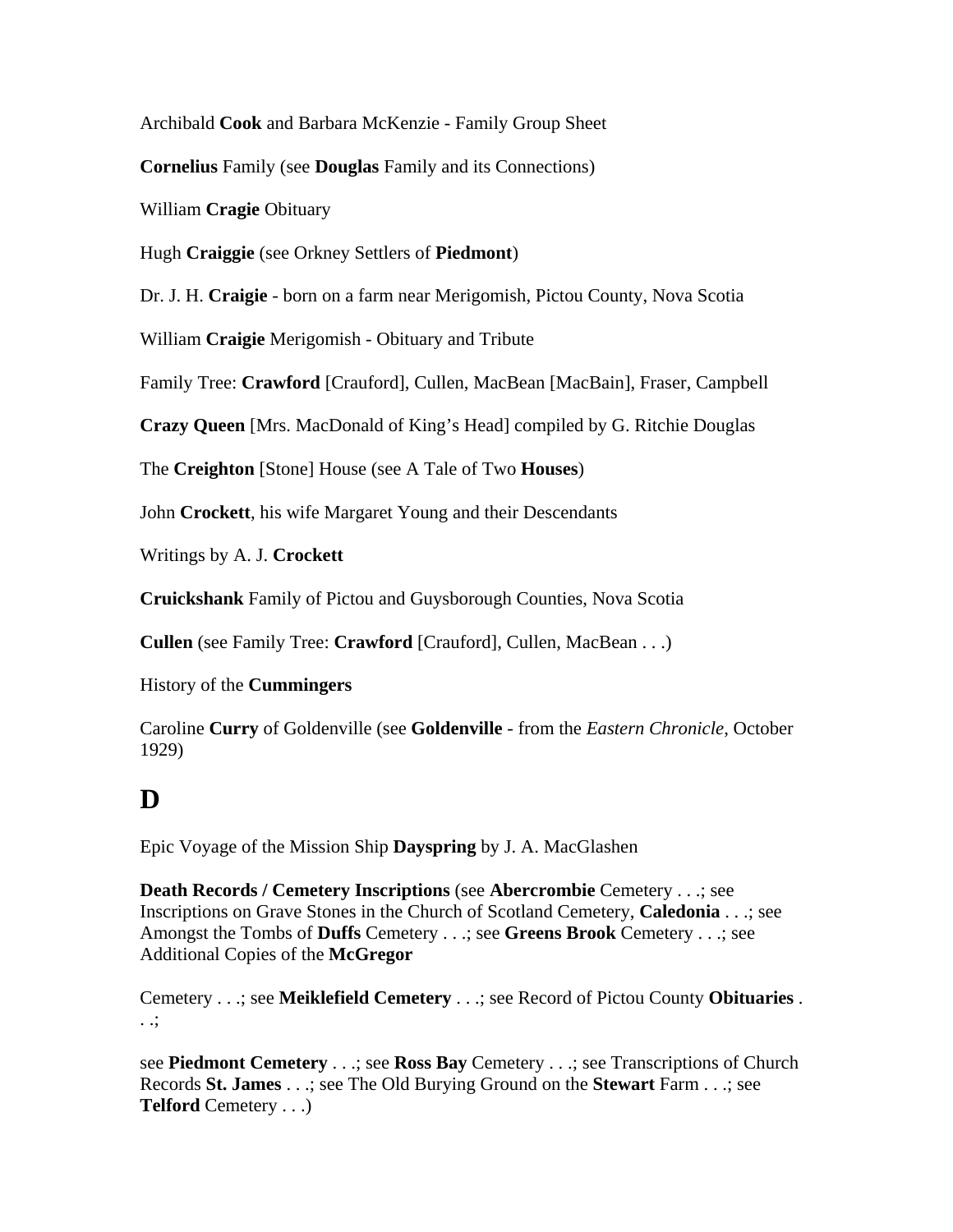Descendants of Timothy **Delaney** of Ireland and River Road, Churchville

**D'Etcheverry** (see D' Etcheverry / **Cheverie** 1771-1993 Reunion, Souris, PEI)

**Dewar** (see Descendants of William **Gordon**, Piedmont)

**Dewar** Cemetery, Meiklefield, Pictou County (see **Green's Brook** Cemetery)

**Dewar** Connection

**Disasters** (see **Albion** Mines Fire . . .; see Terrible Explosion at the **Drummond** . . .; see The Wreck of the **Fairy Queen** . . .; see Wreck of the **Melmerby** . . .)

**Douglas** Family and its Connections compiled by G. R. Douglas (from 1987-1989)

Terrible Explosion at the **Drummond** Colliery Westville - from the *Eastern Chronicle* 15<sup>th</sup> May 1873

The **Duffs** (see **Families** of New Glasgow, West Side)

Amongst the Tombs of **Duff's** Cemetery - from the *Free Lance* 2nd July 1914

John **Dunbar**, Nephew compiled by Irene E. MacPherson

Robert **Dunbar**, Pioneer Abercrombie, History compiled by Irene E. MacPherson

Robert **Dunbar**, Pioneer compiled by Irene E. MacPherson

Family **Duval** of St. Brelade, Jersey Island [Jean and Marie[[Piton]] Duval]

### **E**

Early Industrial Development Along the **East River** of Pictou County by N. F. Fourdraine

**Elliot** (see A Solitary Headstone - Sarah **Luke** . . .)

### **F**

The Wreck of the **Fairy Queen** Lost Between Pictou Island and Mainland Nova Scotia 8th Oct 1853 by James D. Lawson, *Prince Edward Island Magazine*, February 1903

**Falconer** Family History 1810-1997 by Betty Ann Loughnan

**Families** of New Glasgow, West Side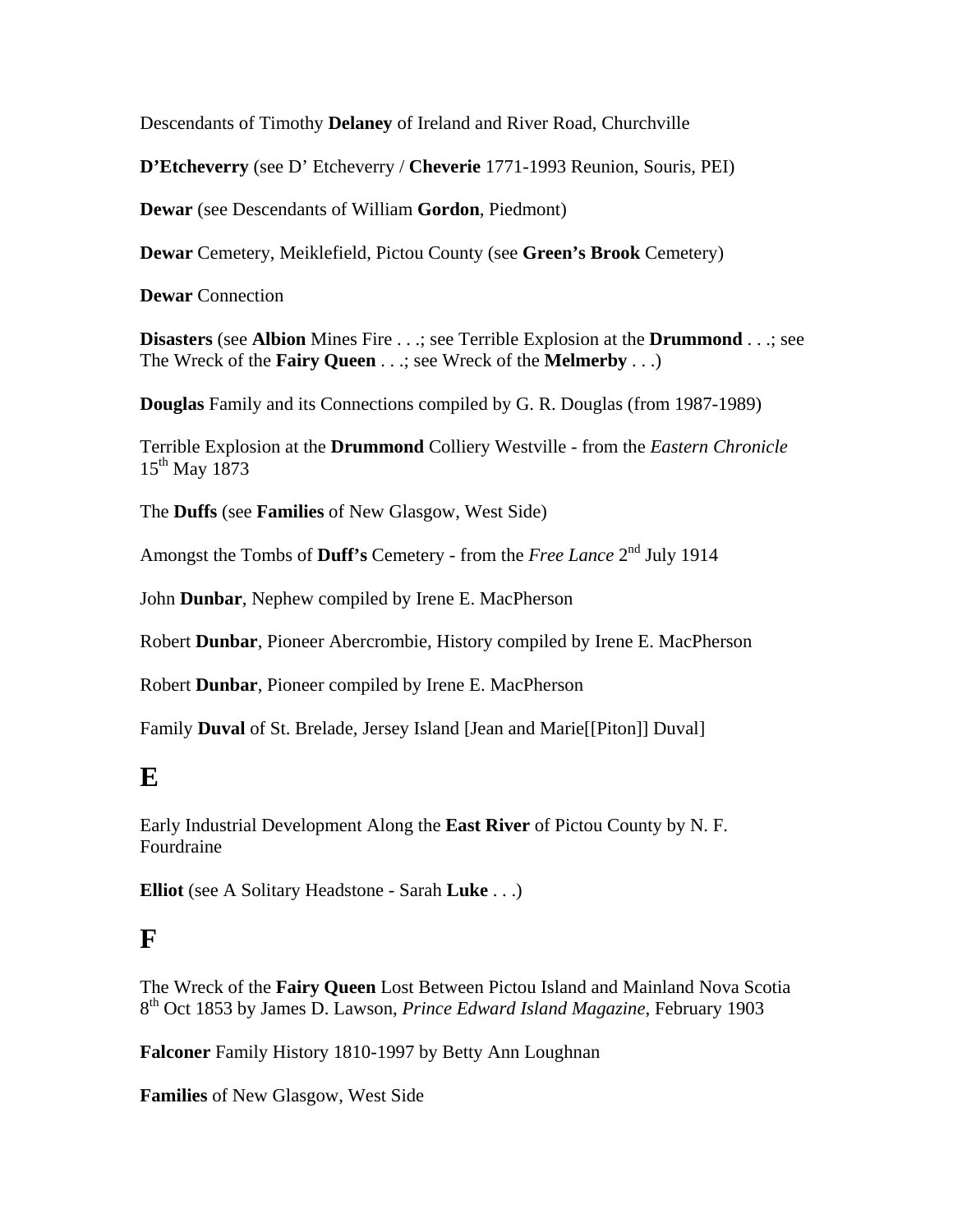Where to Buy - Pictou County's Best Firms - from the *Enterprise* 20<sup>th</sup> December 1890

G. Brenton Sutherland, Blanchard & Co, D. Patterson & Sons, Chisholm Bros, Wm. McIntosh & Co, J. R. Anderson, W. H. Torry, Bent & Cohoon, S. Eastwood, H. H. Henderson & Co, Thomas Fraser & Sons, Higgins & Co, J. Fraser Grant, G. B. Layton & Co, R. Grant & Co, Mac's Oyster Rooms, D. C. Logan, James Fraser Downie & Sons

John A. **Fisher**, Editor and Publisher of the *Pictou Advocate*

Rev. Alfred **Fitzpatrick** Native of Millsville, Pictou County and Founder of Frontier College (see Former Millsville Man Saw the [**Halifax**] **Explosion** . . .)

James **Flaws** (see Orkney Settlers of **Piedmont**)

John **Forbes** (see Family History of Euphemia **Sutherland** and John Forbes)

The Late Mrs. Donald **Forbes** [Ellen Kilfoyle] - from the *Eastern Chronicle* 10th March 1905

Margaret Catherine **Forbes** (see Out of Our Past - to the Present, the Lineage of William John **Hanes** and Margaret Catherine Forbes)

**Fox Brook** - Days of the Fathers - How the Place Obtained its' Name - Facts of its' Early History and Interesting Reminiscences by one of its' sons, William S. Fraser, Burnside, June 1894 - from the *Eastern Chronicle* 14<sup>th</sup> July 1894

Days Gone By in **Fox Brook** by William S. Fraser - from the *Eastern Chronicle* 9<sup>th</sup> August 1894

**Fraser** (see Family Tree: **Crawford** [Crauford], Cullen, MacBain . . .)

**Fraser** (see **Genealogies** . . .)

**Fraser** (see Squire William **MacKay** Hector Passenger compiled by Dorothy Scully)

**Fraser** "Brach" Family by Winston R. MacIntosh

**Fraser** "Breac" Family by Winston R. MacIntosh

Alexander **Fraser** and His Descendants

Chance Harbour **Fraser** Families

David **Fraser**, Obituary, from the *Eastern Chronicle*, 26<sup>th</sup> February 1918

Donald **Fraser**, Deacon (see **Families** of New Glasgow, West Side)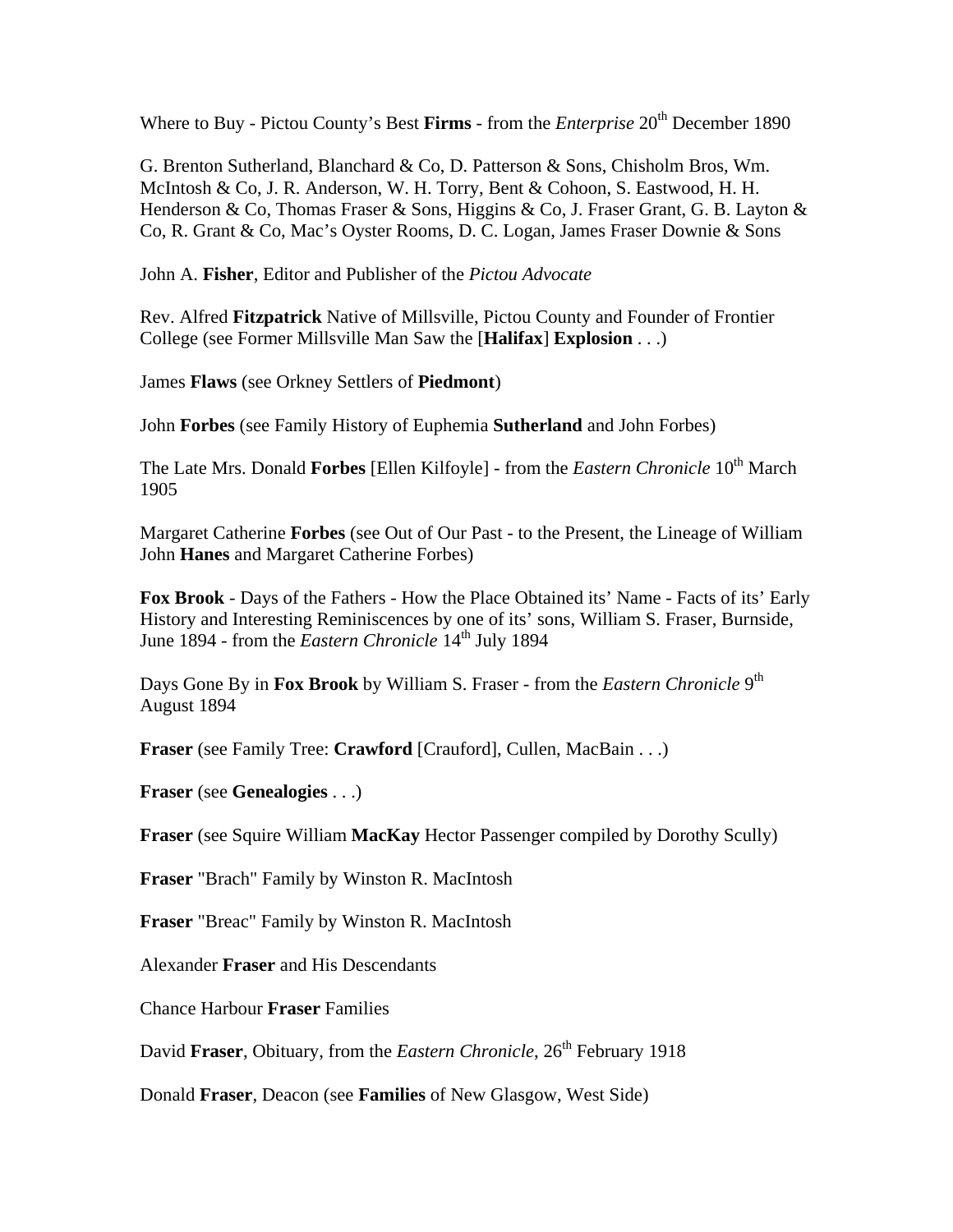Dr. William **Fraser** - Marriage to Mary Bell, daughter of Basil Bell, their Children, a Short Sketch of the Career of Dr. Fraser, Recording of his Death, and a Copy of Dr. Fraser's Last Will and Testament

Edward Smith **Fraser** / Elizabeth Bishop (see **Our Pictou County Ancestors**, Fraser - Ross - Bain)

Elizabeth Ann **Fraser** / Duncan Ross (see **Our Pictou County Ancestors**, Fraser - Ross - Bain)

Family of Hugh **Fraser** who came on the Hector to McLellan's Brook - from the *Eastern Chronicle* 9<sup>th</sup> August 1934

"Houston Frasers" Descendants of Hugh **Fraser**, Weaver

Hugh **Fraser** / Sophie MacPherson (see **Our Pictou County Ancestors**, Fraser - Ross - Bain)

Information Regarding **Fraser** and Robertson Families [two copies]

James **Fraser** b. 1792 Kiltarlity, to Pictou County Nova Scotia, to London Ontario

John **Fraser** [Iain Ruadh] and Catherine Robertson, Springville

John "Squire" **Fraser** / Katherine Fraser (see **Our Pictou County Ancestors**, Fraser - Ross - Bain)

Letters Written to William **Fraser** of Masardis, Maine, from Relatives in Pictou County in the 1870s

Our Pictou County Ancestors - **Fraser** - Ross - Bain

Rev. Donald Allan **Fraser** (see **Reminiscences of a Long Life** . . .)

Sinclair McLean **Fraser** - Obituary Notice

Some Descendants of Pioneer James **Fraser** also Known as Big James Fraser

Thomas Edward **Fraser**, who Built the Lick Observatory - also other Local Family Genealogy (see Family of Hannah **MacKenzie** of New Glasgow . . .)

William **Fraser**, Surveyor - from the *Free Lance*, Westville 30<sup>th</sup> March 1911

The **Frasers** "Culloden" (see **MacKenzie** Charts . . .)

The **Frasers** "Deacon" (see **MacKenzie** Charts . . .)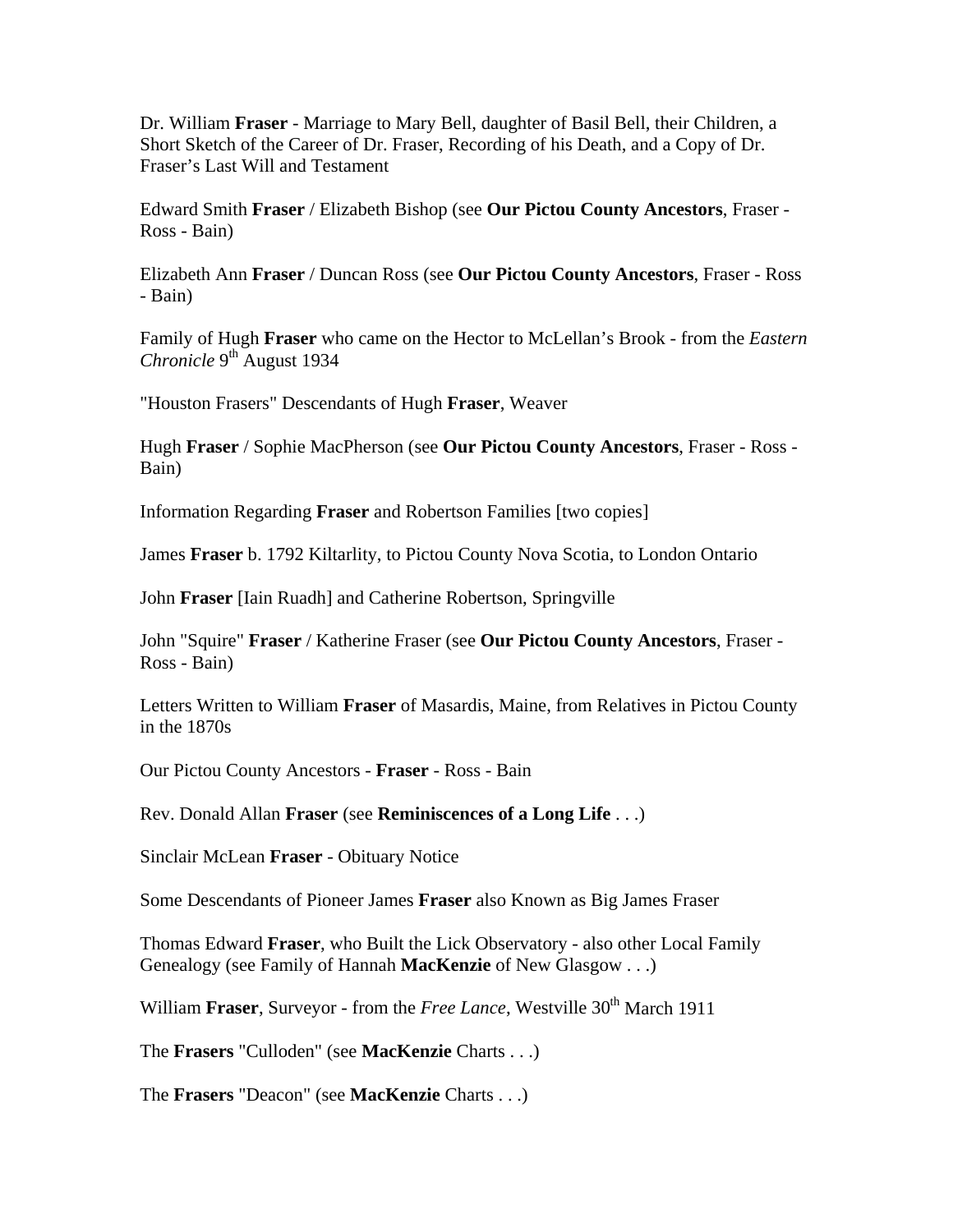The **Frasers** "Moolier" (see **MacKenzie** Charts. . .)

The **Frasers** of Middle River by John F. MacKenzie - from the *Eastern Chronicle* 30<sup>th</sup> May 1935

The **Frasers** "Ogg" (see **Families** of New Glasgow, West Side)

Deacon **Fraser's** Family Tree

Deacon **Frasers** of New Glasgow - from the *Eastern Chronicle* 15<sup>th</sup> June 1934

Donald **Frasers'** Record of Fraser Family - Fiddler

**French Settlement** (see **Raymond-ville**, Pioneer French Settlement, 1876-1881, Pictou County, Nova Scotia

# **G**

**Gammon** Cemetery - Hedgeville Pictou County, N.S. Compiled by Jeannette McKinnon, 2003

**Genealogies** - Baxter, Burton, Cameron, Chisholm, Fraser, Harris, McGeorge, MacIntosh, McKay, MacLeod, MacNaughton, Patterson, Pushee [Pushie], Williams

Margaret **Gibson** (see Information on James **Wood** . . .)

**Goldenville** - from the *Eastern Chronicle* October 1929

Alexander **Gordon**, Tacksman of Dalcharn 1732-1810. Wife Isabella Sutherland, 1745- 1805 and their Eldest Son John Gordon who went to Scotch Hill, Pictou County 1816

Descendants of William **Gordon**, Piedmont by Dorothy Scully

Very Rev. Dr. Daniel M. **Gordon**, C.M.G. - Obituary - from the *Eastern Chronicle* 4th September 1925

**Graham**, Colquhoun and Related Families compiled by C. A. Earle

**Graham House** (see Tale of Two **Houses**)

**Grant** Lineage

**Greenhill** (see Early History of **Alma** and Greenhill . . .)

**Greenhill** (see Recollections of **Alma** and Greenhill . . .)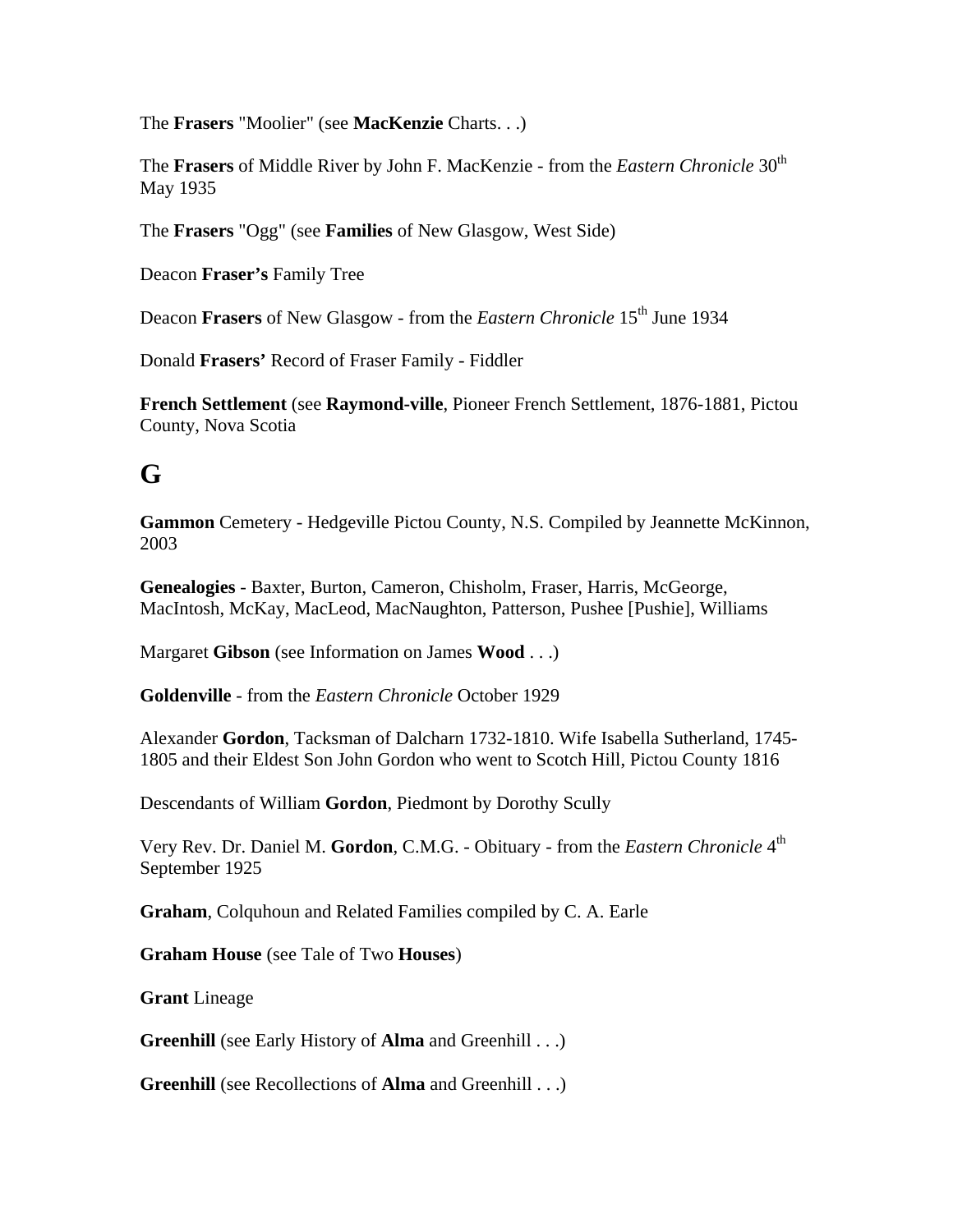Information on **Greenhill** Look-Off

**Greens Brook** Cemetery, Greens Brook, Pictou County; Dewar Cemetery, Meiklefield and Greenvale Cemetery, Greenvale Pictou County

**Greenvale** Cemetery (see **Greens Brook** Cemetery . . .)

Speech on **Guysboro Railroad** by James C. Tory M.P.P. of Guysboro, NS

# **H**

Susan Jane **Hadley** (see **MacAulay** Genealogy . . .)

Former Millsville Man Saw the [Halifax] Explosion - from the *Pictou Advocate* 28<sup>th</sup> December 1917

**Hamilton** (see Family Tree of **Simpson** and Hamilton)

The **Hamiltons** of Pictou County N.S. by Howard Hamilton

Out of Our Past - to the Present - The Lineage of William John **Hanes** and Margaret Catherine Forbes by Joyce E. Stewart

Brig **Harmony** Arrived in Pictou County 1822

**Harris** (see **Genealogies** . . .)

**Harris House** Pictou NS - from the *Chronicle Herald* 22<sup>nd</sup> August 1952

**Hattie** Family Memoirs by Robert M. Hattie and Joseph H. Kirk

**Hawley** - Cameron

The **Hector** - a Report by the Hector Literary Project

**Hedgeville** (see **Gammon** Cemetery . . .)

Abigail Patton **Henderson**, Married to Thomas Henderson

**Hendersons** of Beauly

**Historic Buildings** (see **Bonny Brae** . . .; see Thomas **Cantley** 1875 -1945 and Memories of Bonniebrae . . .; see **Harris House** Pictou NS . . .; see Tale of Two **Houses** : the Grahams . . .; see **Nelson's Hotel** at Trafalgar . . .; see **New Glasgow** - Listing of some Streets . . .; see **Roseland Theatre** . . .; see **Stone House** Pictou Landing . . .; see List of **Stone Houses** found in Pictou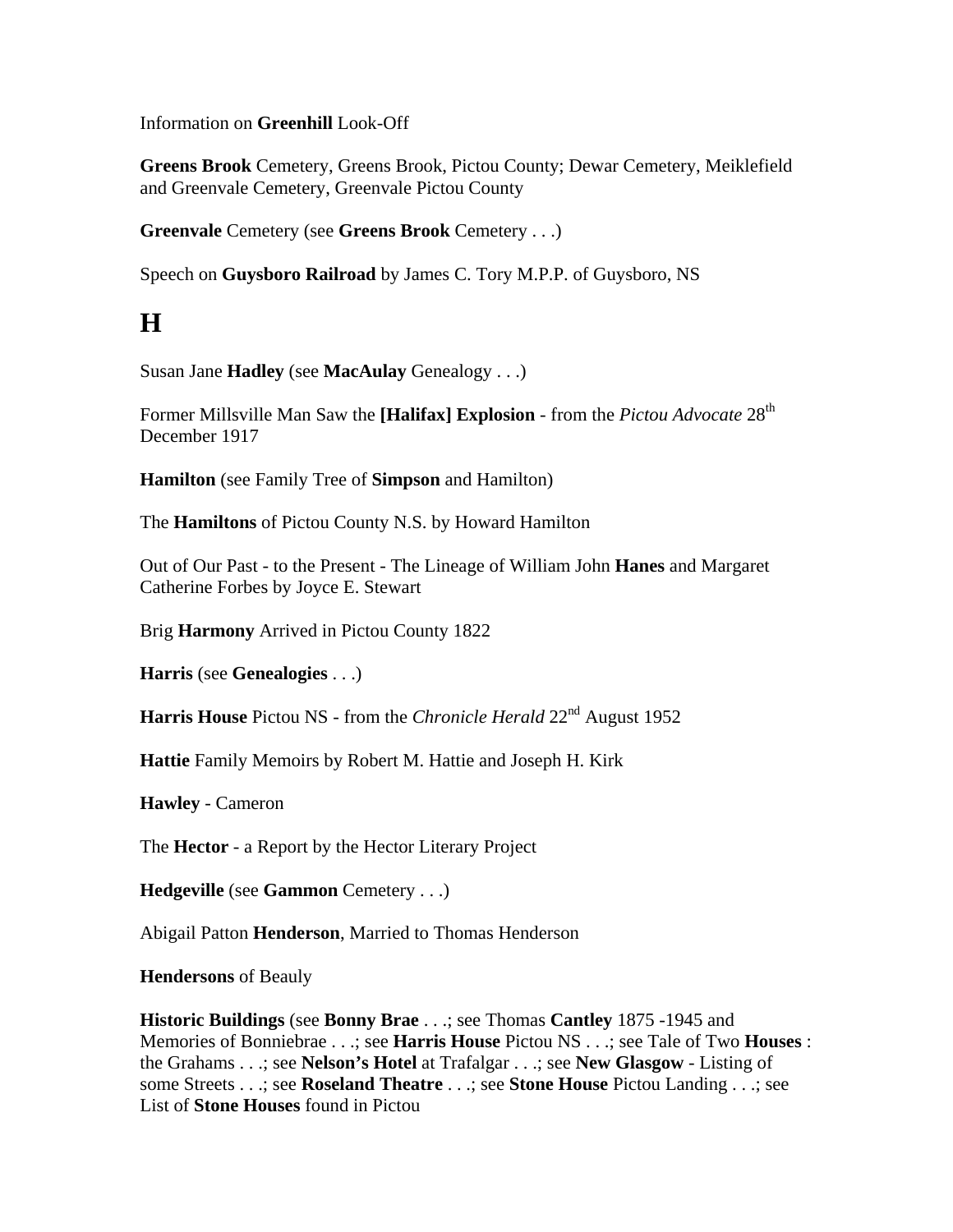County . . .)

Index to Names in *History of the County of Pictou, Nova Scotia* [ by Rev. George Patterson]

prepared by Henry C. Ritchie, 1948

Descendants of John **Hogg** - who was Married to Margaret Armstrong - Lived in Turcoon, Parish of Canonbie, Dumfriesshire, Scotland

The **Holmes** Family of Springville, East River and Mulgrave

#### The **Home Children**

Tale of Two **Houses**: the Graham House and the Creighton House by Jessie Creighton Gillis

# **I**

**Industrial Development** (see Early Industrial Development Along the **East River** of Pictou County) by N. F. Fourdraine

Mary **Ivory** (see Some Descendants of James **Cassidy** and Mary Ivory of Harve Aubert . . .)

# $\mathbf{J}$

**Johnston / Johnson** Family - Isle of Coll Argyllshire, Scotland to Nova Scotia,1819

Charles **Jones** - New Glasgow's Oldest Citizen, 1934 - Obituary - from the *Eastern Chronicle*

22<sup>nd</sup> February 1934

# **K**

Adam Kirk - from the *Eastern Chronicle* 5<sup>th</sup> February 1915

Parish of **Kirkhill** [Inverness-shire] 1791-1799 by Rev. Alexander Fraser - an extract from

*Statistical Accounts of Scotland, 1791-1799*

Inscriptions taken from the Headstones in the **Kirkton** Cemetery, Inverness, Scotland on  $4<sup>th</sup>$  October 1988 by Joan and Mac Leitch from Kelowna, B. C.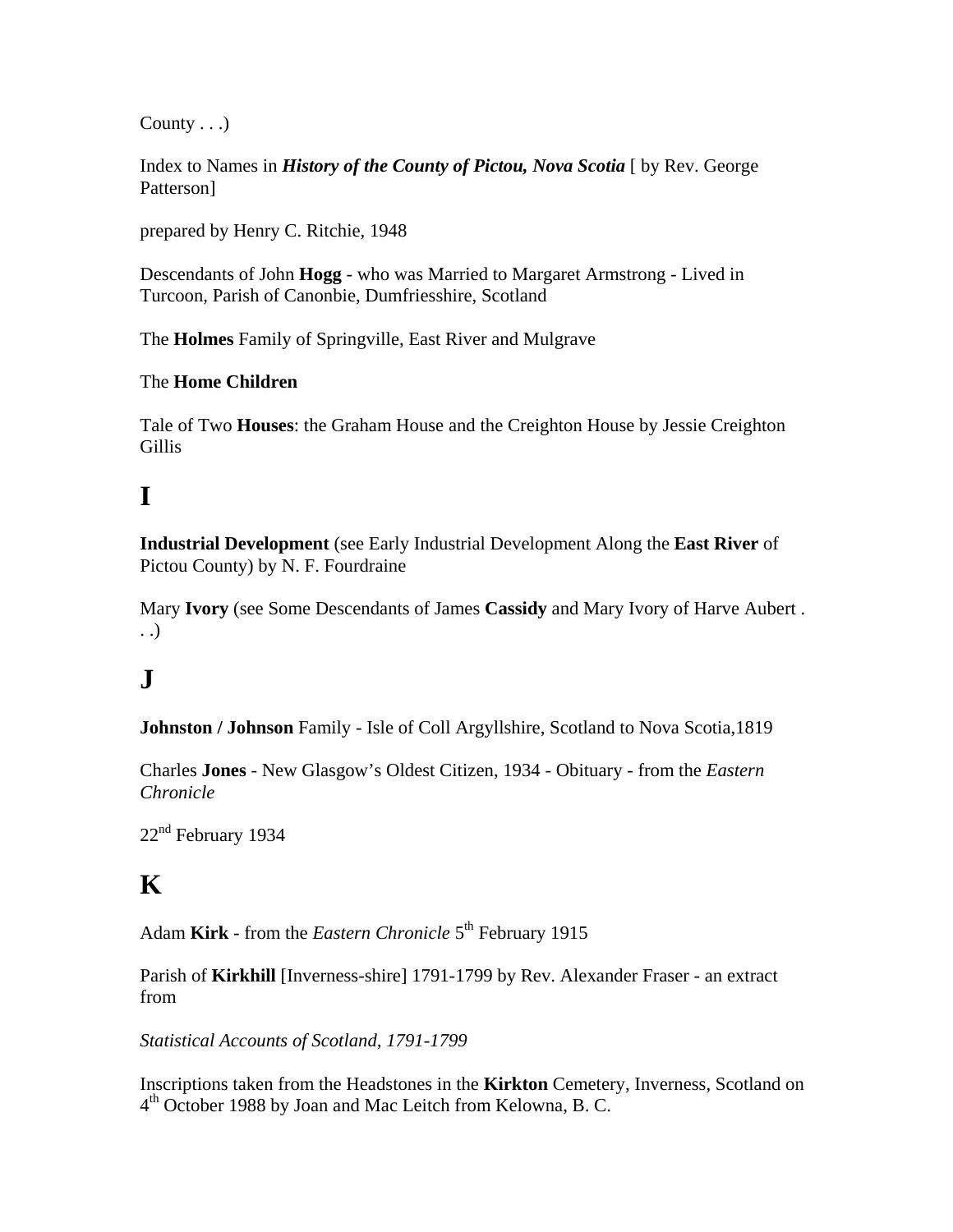# **L**

#### **Land Grants** Dept of Lands and Forests Maps of Crown Lands

Index Sheet

- #85 Pictou County
- #86 Pictou County
- #87 Pictou and Colchester Counties
- #88 Pictou, Guysborough, Halifax and Colchester Counties
- #92 Pictou County
- #93 Pictou County
- #94 Pictou and Guysborough Counties

#95 - Guysborough and Pictou Counties

**Land Grants** [various] in East, Middle and West River areas of Pictou County  $26<sup>th</sup>$ August 1783

David **Langille** (see **Rogers** of River John)

North Shore **Langilles** of Nova Scotia - from the *Nova Scotia Historical Quarterly*, no. 3, 1977

Mabel Bowden **Lawrence** by Dr. and Mrs. H. A. Locke

Life Story of a Man Called "**Leil**"- Memories of a Country Auctioneer by Jack Cunningham

Dinner to Colonel **Lippincott** 

**Lorne** (see Plan of **Big Brook** . . .)

A Solitary Headstone - Sarah **Luke** - from Ireland to Nova Scotia, compiled by George Desjardins and Karen MacLeod

# **M**

**MacAulay** Genealogy from 1790 - 1997 donated by Barbara MacDonald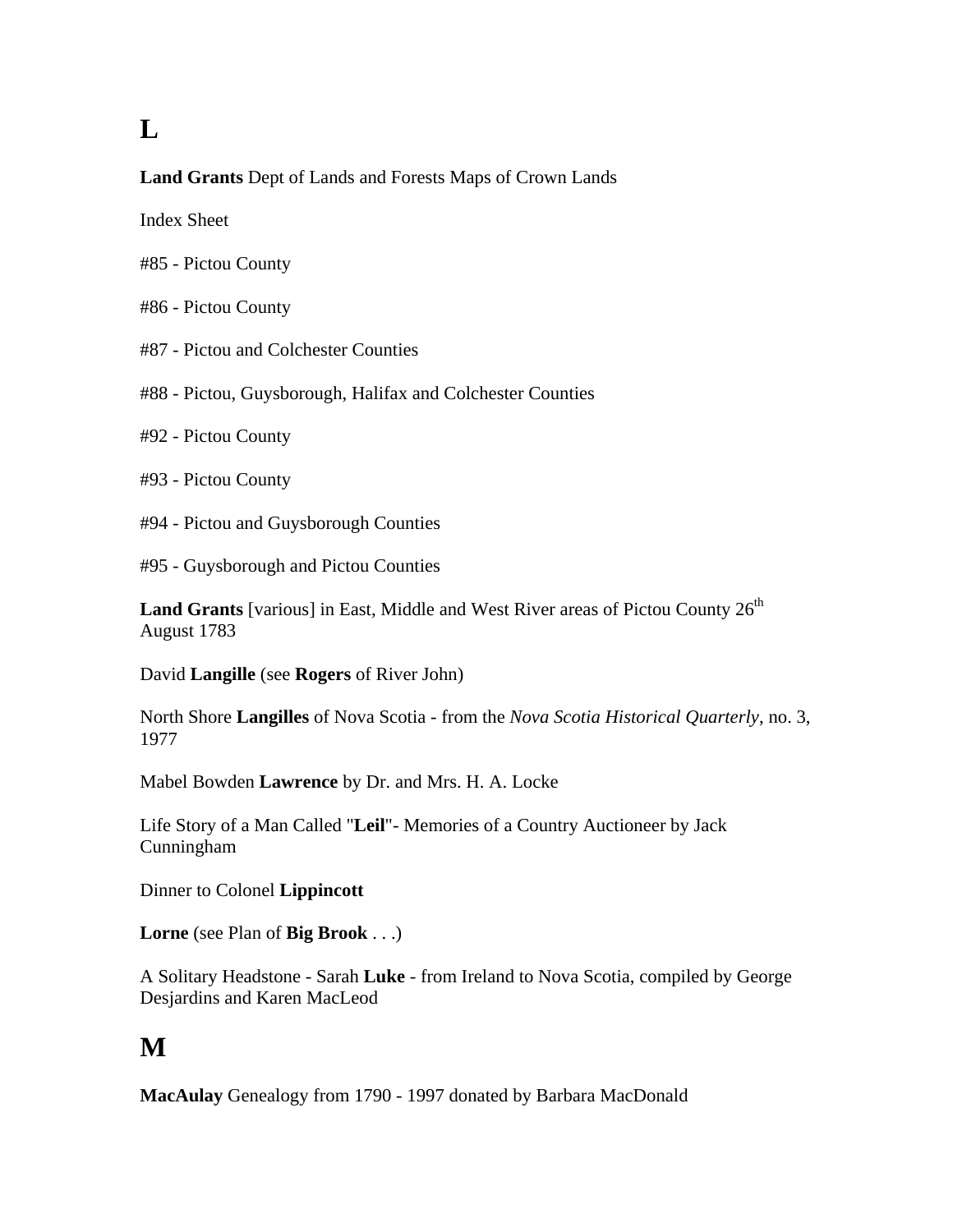Roderick **MacAulay** (see **MacAulay** Genealogy . . .)

**MacBean** [MacBain] (see Family Tree: **Crawford** [Crauford], Cullen, MacBean . . .)

**MacDonald** (see Berichan **Baillies** A Family History)

Descendants of Ewan **MacDonald** and Christy Williams of Lochaber, Scotland and Lochaber, Antigonish County, N.S.

Donald **MacDonald** (see **Stone House**, Pictou Landing . . .)

Duncan **MacDonald** Family of Millbrook Pictou County N.S.

From Morar to Nova Scotia: A Highland Family - Angus [Gillis] **MacDonald** by A.A. MacKenzie

History of the Garden of Eden **MacDonalds** 

The **MacDougalls** of Rumore, Belfast - from the *Eastern Chronicle* 8<sup>th</sup> August 1895

The Late P. A. MacGregor - Obituary - from the *Eastern Chronicle* 5<sup>th</sup> August 1927

Rev. James Drummond **MacGregor** 1759-1830

Family Records of the **MacHardys** of MacLennan's Mountain, Pictou County, N.S. [2 copies]

Memorial on the Centennial Anniversary of the Settlement of **Machias** [Maine] by William B. Smith

**MacIntosh** (see **Genealogies** . . .)

**MacIntosh** Family Trees 1 and 2 by Winston R. MacIntosh

Alexander **MacIntosh** 1797-1892 (see Genealogical Chart of William **MacIntosh** . . .)

Christy [Murray] **MacIntosh** 1760-1863 (see Genealogical Chart of William **MacIntosh** . . .)

Genealogical Chart of William **MacIntosh**, et at. by Winston R. MacIntosh

Margaret [Murray] **MacIntosh** 1806-1902 (see Genealogical Chart of William **MacIntosh** . . .)

Catherine **MacIvor** (see **Stone House**, Pictou Landing . . .)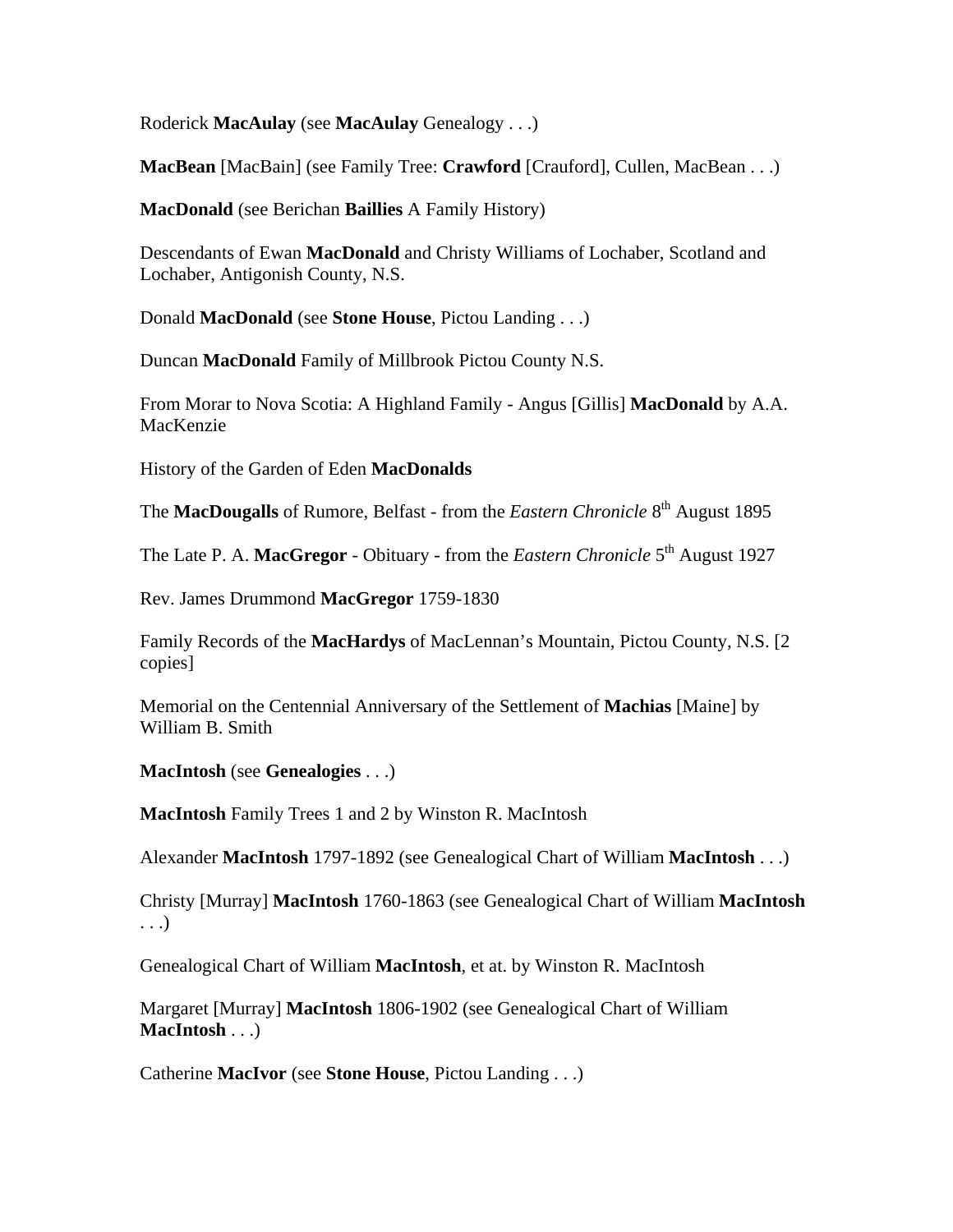Ann **MacKay** (see Rev. James Drummond **MacGregor** . . .)

Genealogy prepared by M. Margaret **MacKay**, New Glasgow, N.S.

J. J. **MacKay** & Son Farewell to an Area Institution, Willowdale, Pictou County

John **MacKay**, New Glasgow 1792-1884 (see **Reminiscences of a Long Life** . . .)

Piper John **MacKay** and Roderick McLennan: a Tale of Two Immigrants and their Incomplete Genealogy by John G. Gibson

Squire William **MacKay** Hector Passenger compiled by Dorothy Scully

The Registers of Rev. Hugh **MacKensie**, 1832-1844

**MacKenzie** Charts - MacKenzie, Fraser, Appleton, McCaughin and MacLean

Barbara Anne **MacKenzie** b. Durham N.S. married George R. Waldren

William **MacKenzie** and Descendants (see Descendants of Hector **MacKinnon** . . .)

**MacKenzies** of River John by T. G. MacKenzie

The **MacKenzies** - the MacKenzies of New Gairloch, N.S.; the MacKenzies of Glengarry, Ontario - from the *Eastern Chronicle* 28<sup>th</sup> May 1935

Descendants of Charles MacKinnon,  $82<sup>nd</sup>$  Regiment, Bailey's Brook by Dorothy Scully

Descendants of Hector **MacKinnon** compiled by C. A. Earle

'Forget All the Phoneyness and Bull' - the **MacKinnon** Family of Seafoam - from *The Clansman*, April - May, 1992, p.5

**MacLean** (see Family Chart - **Cavanaugh**, Laggan and MacLean, Durham)

**MacLean** (see **MacKenzie** Charts . . .)

The **MacLeans** of Dochgarroch and Kingerloch

**MacLellan** Family (see **Douglas** Family and its Connections)

**MacLennan** Tree

**MacLeod** (see **Genealogies** . . .)

**MacNaughton** (see **Genealogies** . . .)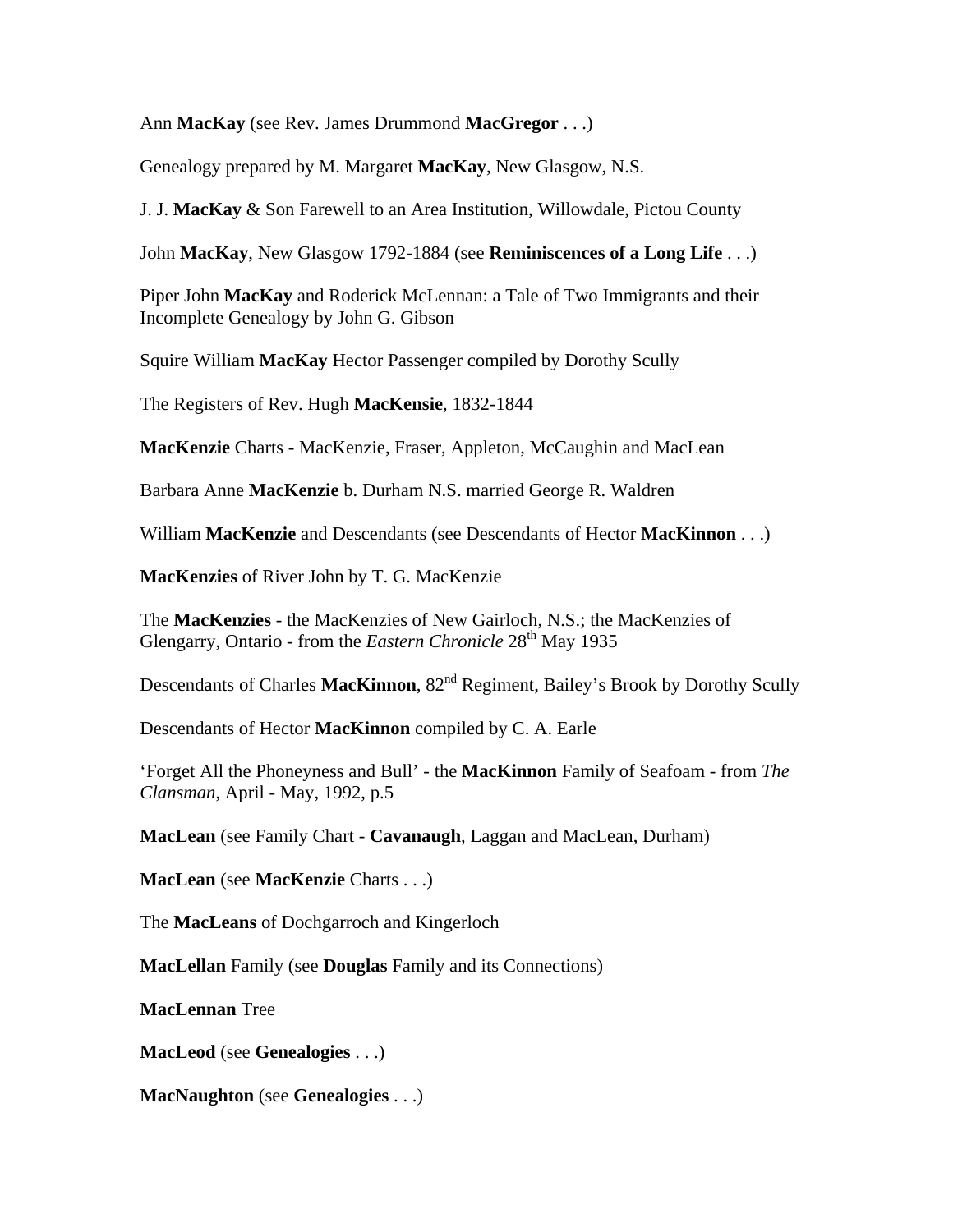#### **MacPherson** of Gairloch Family Chart

#### Sophie **MacPherson** (see **Our Pictou County Ancestors** Fraser - Ross - Bain)

#### Annie **Macpherson Homes** (see The **Home Children**)

The Clan **MacPhie** by John P. MacPhie, 1922 [and various other excerpts and articles on John MacPhie]

**MacQuarrie**, East River and Some Caledonia

A. F. Church, Full Scale **Maps** of Pictou County, 1864 : #1-Pictou East, #2- Pictou West

Land Grants **Maps** (see **Land Grants** Dept of Lands and Forests . . .)

**Marriage Records** - James Church, New Glasgow performed by Rev. David Roy, 1848- 1870

**Marriages** by Rev. John McRae of West Branch East River - Minister of the Kirk Church from 1827-1844

**Marriages** Solemnized by Rev. Donald Allan Fraser 1817-1868 [also, a sketch of Rev. Donald Allan Fraser - from the Pictou Advocate  $10^{th}$  Dec 1907]

Early **Marriages** at Albion Mines or Stellarton, copied from the Journal of William MacPherson found at the Public Archives of Nova Scotia

Pictou County **Marriages**, 1885 - pages 273, 274, 275 - Missing from the 1864--1906 Pictou County Marriages Microfilm housed in the New Glasgow Library

Pictou County **Marriages**, 1908 - page 30 - Missing from the 1907-1917 Pictou County Marriages Microfilm housed in the New Glasgow Library

Record of Registrations of Pictou County **Marriages**, Years 1825-1838 copied from the Public Archives of Nova Scotia

**Marshall** (see **Douglas** Family and its Connections)

**Marshall** (see The **Hamiltons** of Pictou County NS)

The Amazing **Marshe** New World Registry

Vera [MacIntosh] **Marshe**, 1919-1993 born Westville

**Marshy Hope** by A. M. S. [A. McLean Sinclair] - from the *Eastern Chronicle* 15<sup>th</sup> March 1904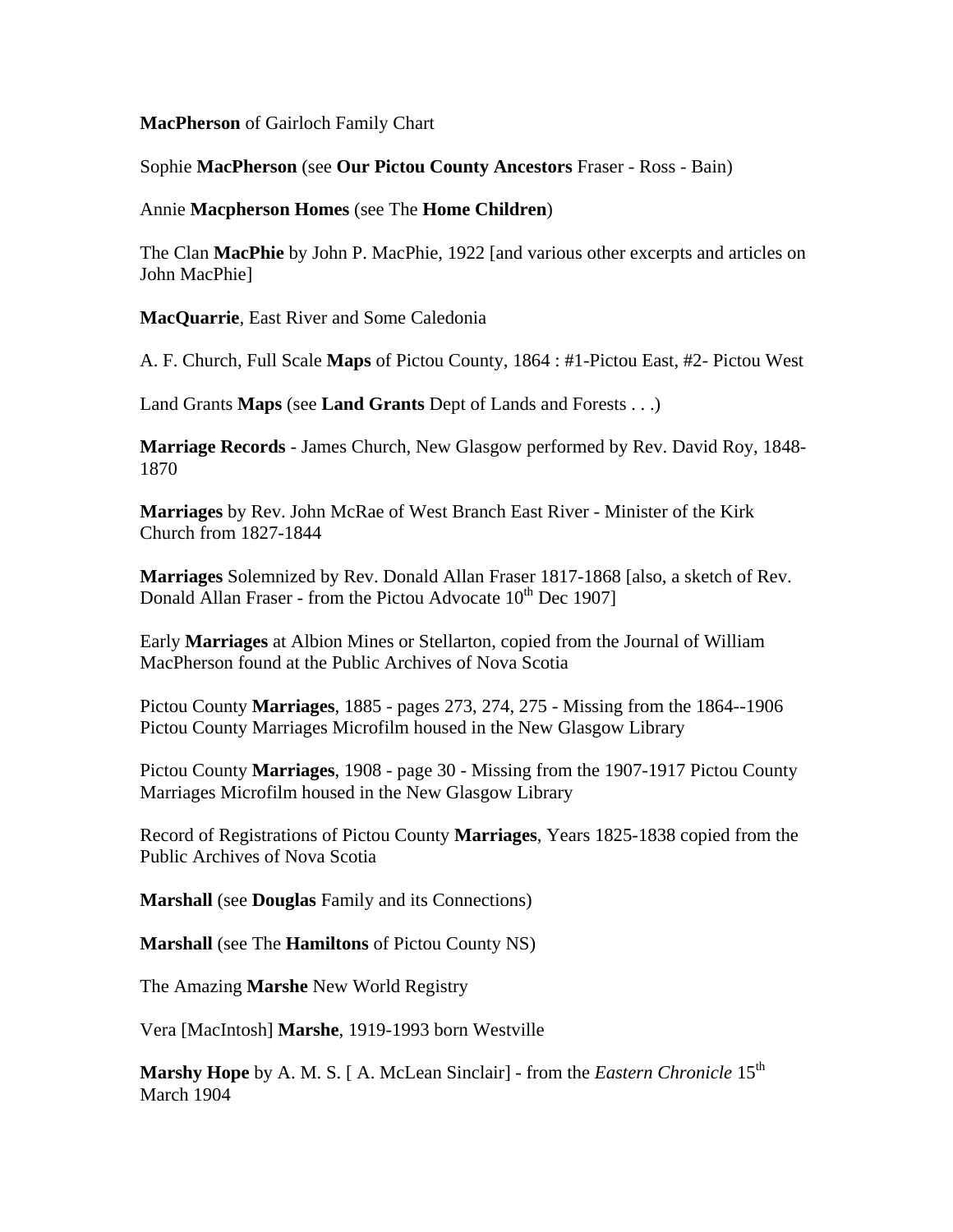In the Glens : **Marshy Hope** - from the *Eastern Chronicle* 

**Matheson** (see The Berichan **Baillies** A Family History . . . )

**Maxwell** (see The **Hamiltons** of Pictou County NS)

**McBain** [McBean] Family, Pictou County, NS

**McBain** [ McBean] of Middle River Pictou County

**McCaughin** (see **MacKenzie Charts**)

Rev. Thomas **McCulloch** 1776-1843 and Isabella Walker 1770-1847

**McDonald** (see A Solitary Headstone - Sarah **Luke** . . .)

Death of a Centenarian : James **McDonald** - from the *Presbyterian Witness* 17<sup>th</sup> January 1857,

vol X no. 2 p. 7

Isabella **McDonald** (see the **McLeod** Family Tree - the Family of Roderick McLeod)

**McDonalds** of Barney's River donated by Henry Scannell

**McGeorge** (see **Genealogies** . . .)

Additional Copies of **McGregor** Cemetery at the Iron Bridge, New Glasgow , Nova Scotia [Pn-5B) by Henry C. Ritchie

The Late Mrs. Daniel McGregor - Obituary Notice - from the *Eastern Chronicle* 25<sup>th</sup> Jan 1918

**McIntosh** / McRae Family, Glengarry, Nova Scotia

Charles **McIntosh** - His Journal and Notebook edited by S. L. and M. J. Thompson

The **McIntoshs** (see **Families** of New Glasgow, West Side)

**McKay** (see **Genealogies** . . .)

Alexander **McKay** - Name and Family of McKay compiled by C. G. Carter

**McKays** (see **Families** of New Glasgow, West Side)

**McKenzie** (see **Hendersons** of Beauly)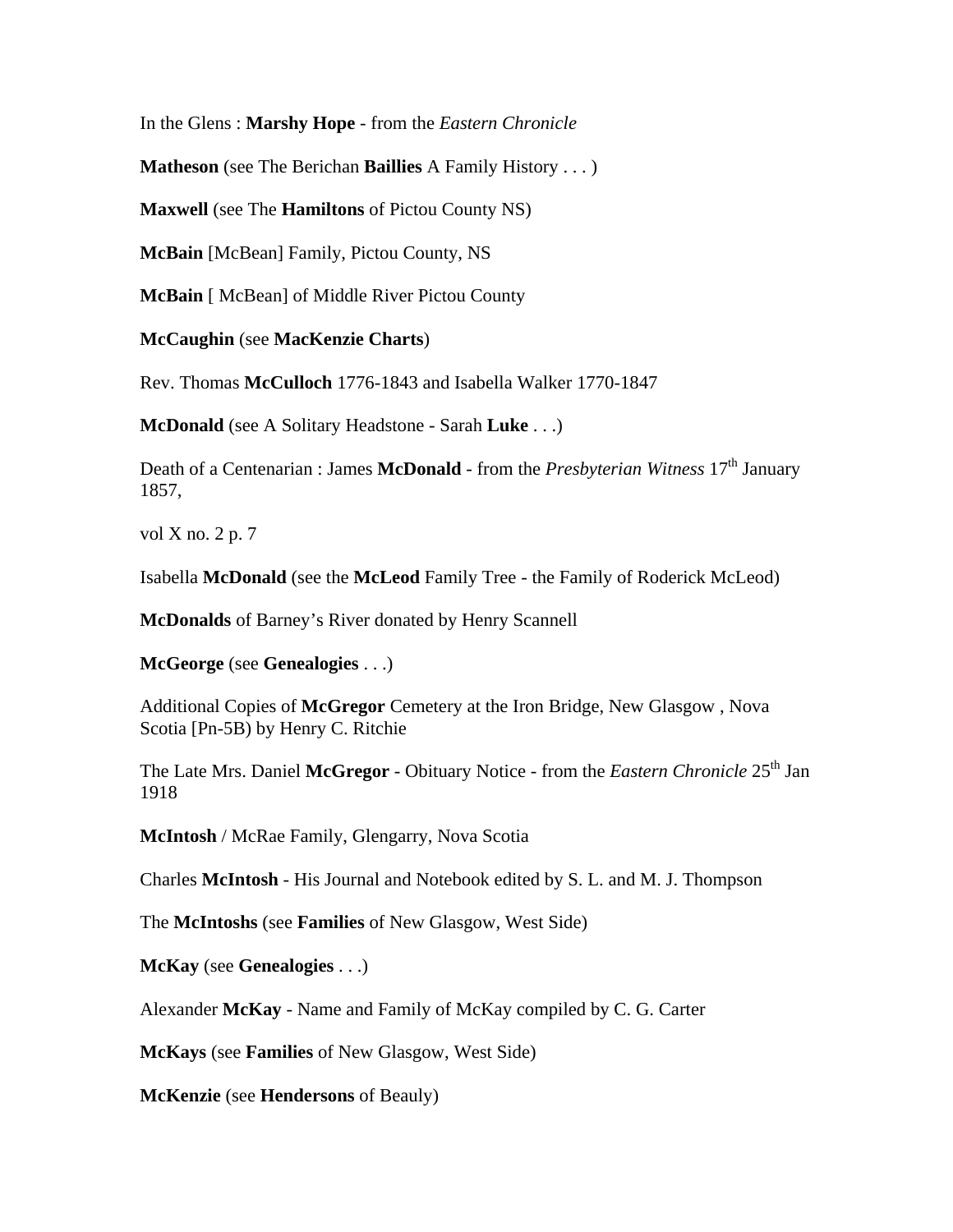Family of Hannah **McKenzie** of New Glasgow , Sister of Capt. George McKenzie

David McLean of the West Branch - from the *Eastern Chronicle* 8<sup>th</sup> March 1894

Genealogy of the **McLean** Family by Norman McLean Vancouver, B.C. 1924

John **McLean** - the Bard of Coll [excerpts from several sources]

Rev. Alexander **McLean** D. D., Hopewell (see **Reminiscenses of Sixty Years Ago** . . .)

**McLeans** (see **Patersons,** Shaws and McLeans . . .)

**McLellan** (see The **Hamiltons** of Pictou County NS)

**McLellans** of McLellan's Brook by John Doull

Highlights of the Past about **McLellan's Brook** by Alexandra MacPherson

Roderick **McLennan** (see Piper John **MacKay** . . .)

The **McLeod** Family Tree - the Family of Roderick McLeod and Isabella McDonald [compiled Nov 1986]

Letters of Rev. Norman **McLeod**, 1835-1851, Bulletin of the Public Archives of Nova Scotia edited by D. C. Harvey, vol II, no. 1

Angus **McPhie** (see **Reminiscences of a Long Life** . . .)

**McRae** ( see **McIntosh** / McRae Family, Glengarry, Nova Scotia)

Poems by Alexander **McRae** of Toney River

Captain James **Meikle** Obituary from the *Eastern Chronicle* 1<sup>st</sup> April 1924

**Meiklefield** an Interesting Historical Sketch of this Place by F. P. Meikle - from the *Eastern Chronicle* 22nd May 1902

**Meiklefield Cemetery,** Meiklefield, Pictou County, N.S.

Wreck of the **Melmerby** - from the *Evening News*  $11<sup>th</sup>$  October 1980

**Merigomish** - several articles - from the *Eastern Chronicle* 22<sup>nd</sup> May 1902

**Military Settlements** in Nova Scotia after the War of 1812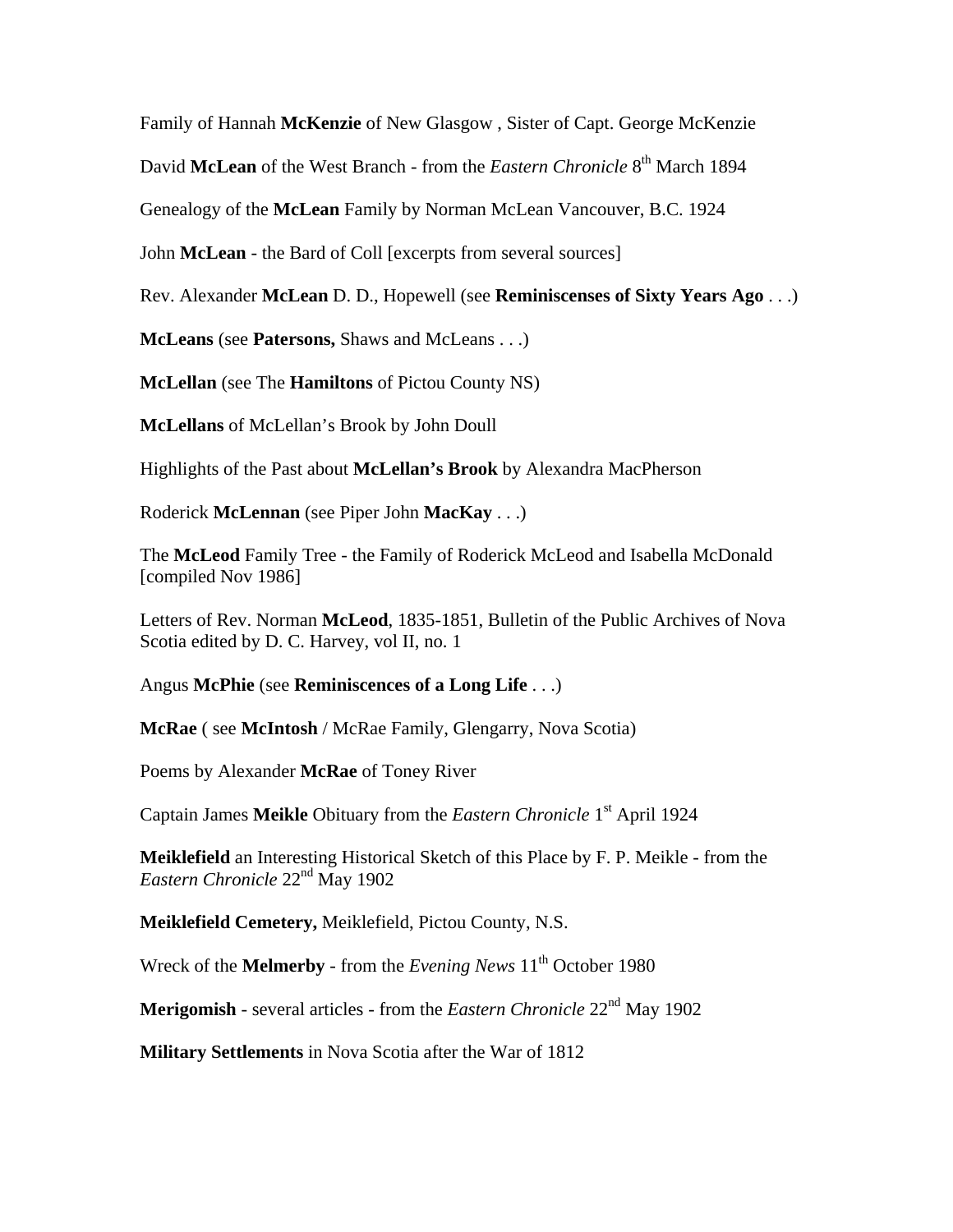William **Milne** [established the *Colonial Patriot* newspaper in Pictou] - from the *Eastern Chronicle* 27<sup>th</sup> September 1877

**Mining History Pictou County, Nova Scotia** from the Late George Dawson, Westville

**Minstrel Show 1962** (see **Pictou County Notes** . . .)

Edward **Mortimer** (see **Reminiscences of a Long Life** . . .)

Cassie Campbell (**Morton**) Reid (see **Reid** Family Genealogy)

**Murray** (see **McBain** [McBean] Family, Pictou County, NS)

Rear Admiral Leonard Warren **Murray** : Newspaper Articles on his Life and Career

# **N**

**Nelson's Hotel** at Trafalgar by Mrs. William D. McLean; and an article on the 50<sup>th</sup> Wedding Anniversary of Mr. and Mrs. John Nelson - from various newspaper articles

**New Glasgow** History (see **Pictou County Notes** . . .)

**New Glasgow** - Listings of Some Streets, Old Buildings, Residents, Businesses and Businessmen [contains an index]

**New Glasgow** Streets, Dwellers and Merchants

**New Glasgow** Town Hall Notes (see **Pictou County Notes** . . .)

The Life of a **Newspaper** [ a short history of newspapers in Pictou County]- from the *Eastern Chronicle* 28th May 1935

**Nova Scotia Journalism** in the 1880's (see Writings of A. J. **Crockett**)

# **O**

Record of Pictou County **Obituaries** copied from [Newspapers] the *Bee*, *Colonial Patriot*, *New England Farmer* [one entry], *Nova Scotian* and *Pictou Observer* for the years 1825-1838

# **P**

Sarah **Paterson** (see **Rorison** Family History)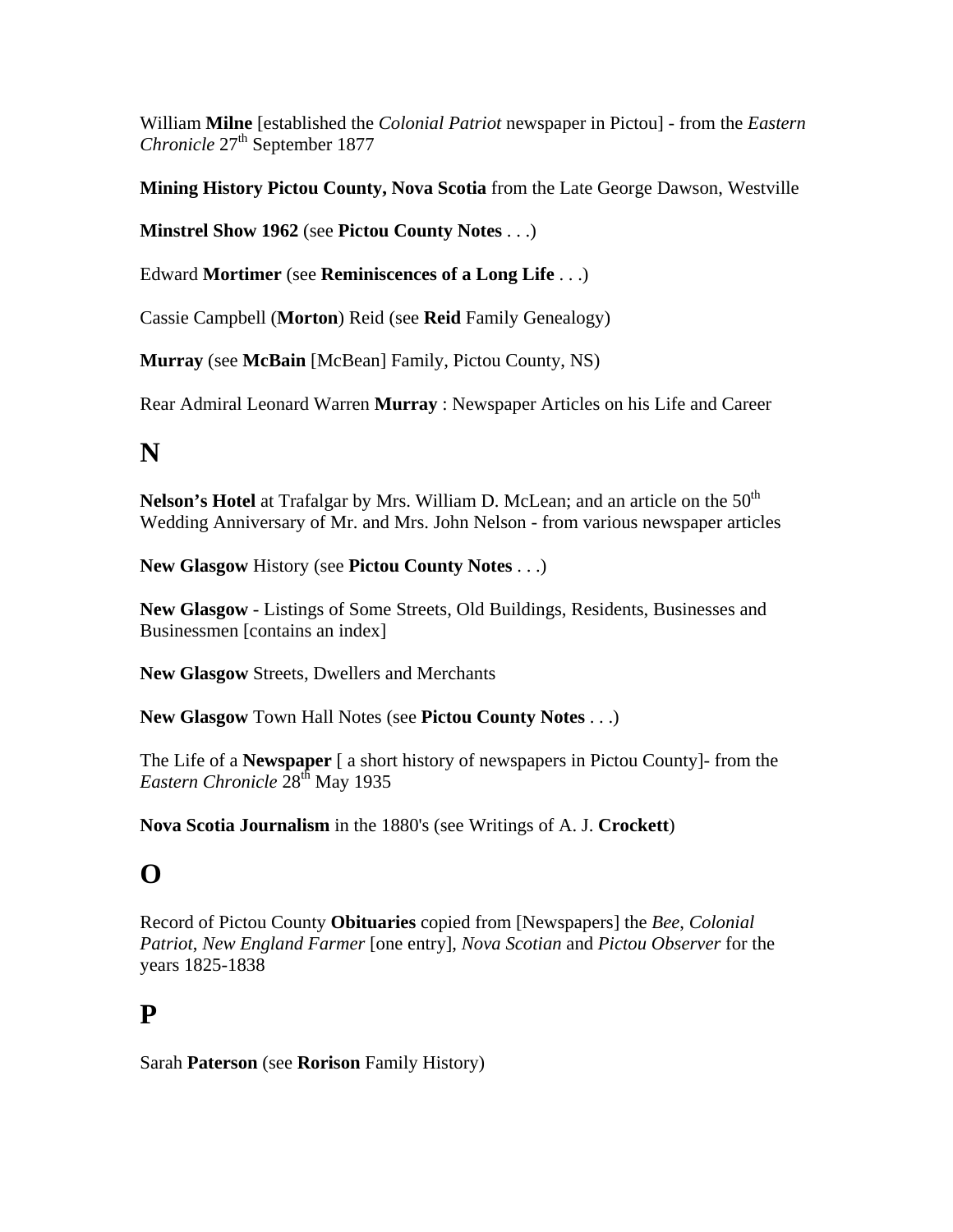**Patersons,** Shaws and McLeans by Rev. A. McL. Sinclair - from the *Eastern Chronicle*  $26^{th}$  Feb 1904

#### **Patterson** (see **Genealogies**)

Judge George **Patterson**, and other notes, letters and clippings from Henry C. Ritchie

**Physicians** and Surgeons who Practised in Pictou County Prior to 1867 compiled by Allan Marble

A **Pictonian Looks at his Attic** (see Writings of A. J. **Crockett**)

**Pictonians Who Have Contributed to Science** by M. Margaret MacKay

Early History of **Pictou County** by Rev. D. B. Blair, Barney's River, N. S. - from the *Eastern Chronicle* 21<sup>st</sup> June 1934

**Pictou County Notes** Articles include: Bicycles, Bridgeville, History of Abercrombie, History of Sutherland's River Congregation, Minstrel Show, New Glasgow History, New Glasgow Town Hall Notes 1954, Notes on the 1879 Atlas, Saltsprings and Trams

**Pictou Landing First Nation** - 911 Civic Address List and Map Showing the House Locations 1999

Social Conflict and the **Pictou Notables** 

**Piedmont** Cemetery, Pictou County, Nova Scotia

Orkney Settlers of **Piedmont** by Dorothy Scully

**Pioneer Cemetery** Merigomish - Record of the Legible Stones Only, by Bob MacPhee

**Pioneer Cemetery** [New Glasgow] compiled by J. E. White June 1978

Index to Personal Names in D. K. Ross's *Pioneers and Churches* prepared by Margaret C. Ritchie

Index to Names of Places and People in John J. Crawford's *Pioneers of New Scotland* 1st edition prepared by Margaret C. Ritchie

**Poems** by Alexander McRae of Toney River (see Poems of Alexander **McRae** . . .)

John R. Porter, Railroad Builder Obituary and Funeral Notice 25<sup>th</sup> Feb 1926

Some Descendants of James **Pratt** in the U.S. compiled by Ronald P. Milberg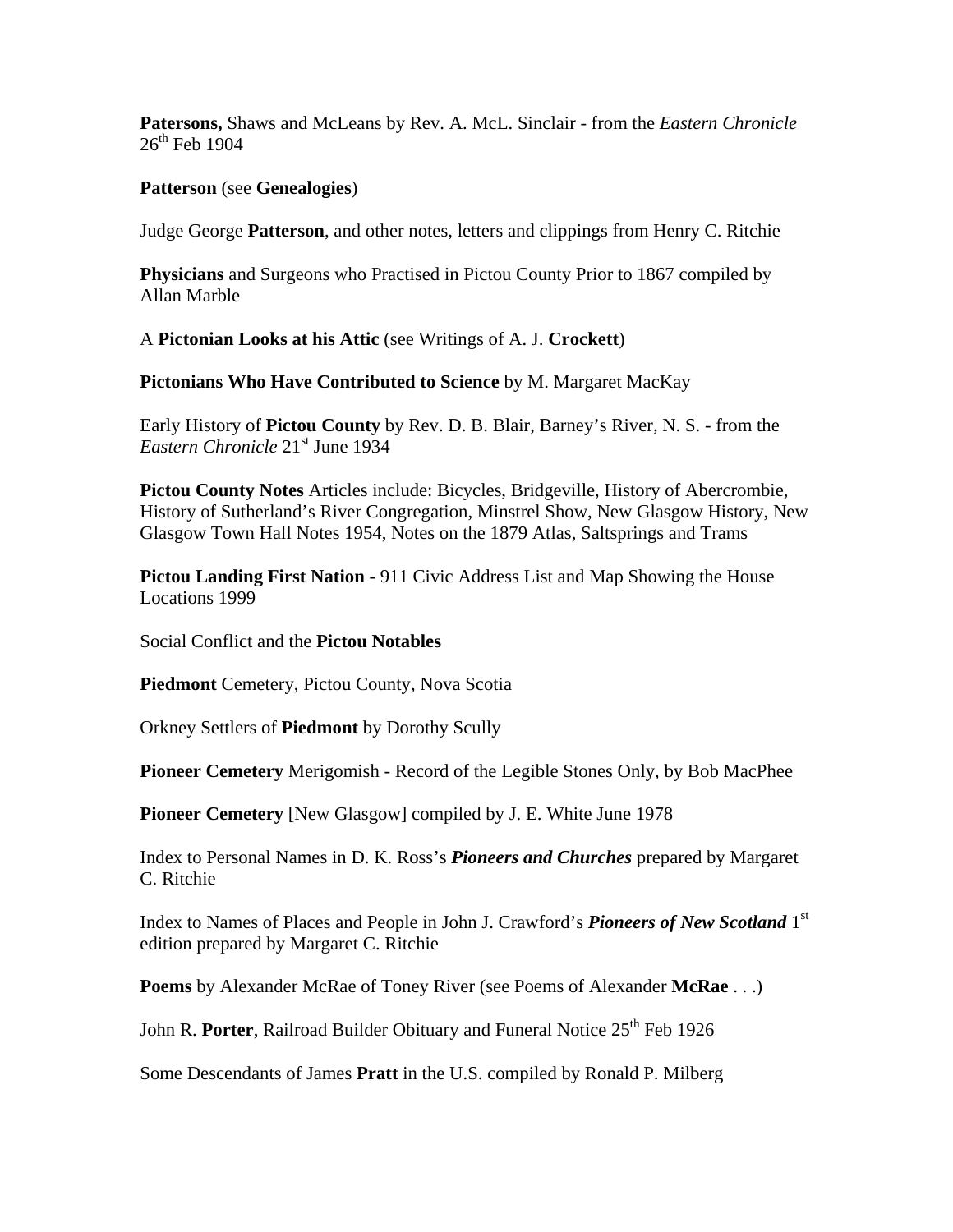The **Priest** Family - from the *Pictou Advocate* 

An Old Historical **Pulpit** - from the *Eastern Chronicle* 26<sup>th</sup> April 1894

**Pushee** [**Pushie**] (see **Genealogies** . . .)

**Pushie** 

# **R**

Stellarton **Railroads** (see **Pictou County Notes** . . .)

Deed: Heirs of Thomas **Rankin** [Sutherland's River] to Hugh Rankin 1890

**Raymond-ville**, Pioneer French Settlement, 1876-1881, Pictou County, Nova Scotia

Index to Names and Events in Hon. E. M. Macdonald's *Recollections, Political and Personal* compiled by Margaret C. Ritchie

**Reid** Family Genealogy

The Fiddles Played All Night : A Family History of Peter Anderson **Reid** and his wife Barbara Cassidy of Magdalen Islands, Quebec and Westville Nova Scotia and their Descendants by Dexter Reid Sampson

**Reminiscences of a Long Life** by John MacKay, Esq. 1792-1884

**Reminiscences of Sixty Years Ago** by Rev. Alex McLean D.D. Hopewell - from the *Eastern Chronicle* 26<sup>th</sup> Feb 1903

Robert **Ripley** (see Descendants of Daniel **Ryan**)

**Ritchie** Cemetery Listings (see Ritchie **Cemetery** Listings)

**Ritchie** Family (see **Douglas** Family and its Connections)

Henry C. **Ritchie** : Letters, Indexes, etc. (see Additional Copies of **McGregor** Cemetery at the Iron Bridge . . .)

#### **Riverton**

**Robertson** (see Information Regarding **Fraser** and Robertson Families [2 copies])

**Rogers** of River John

**Rorison** Family History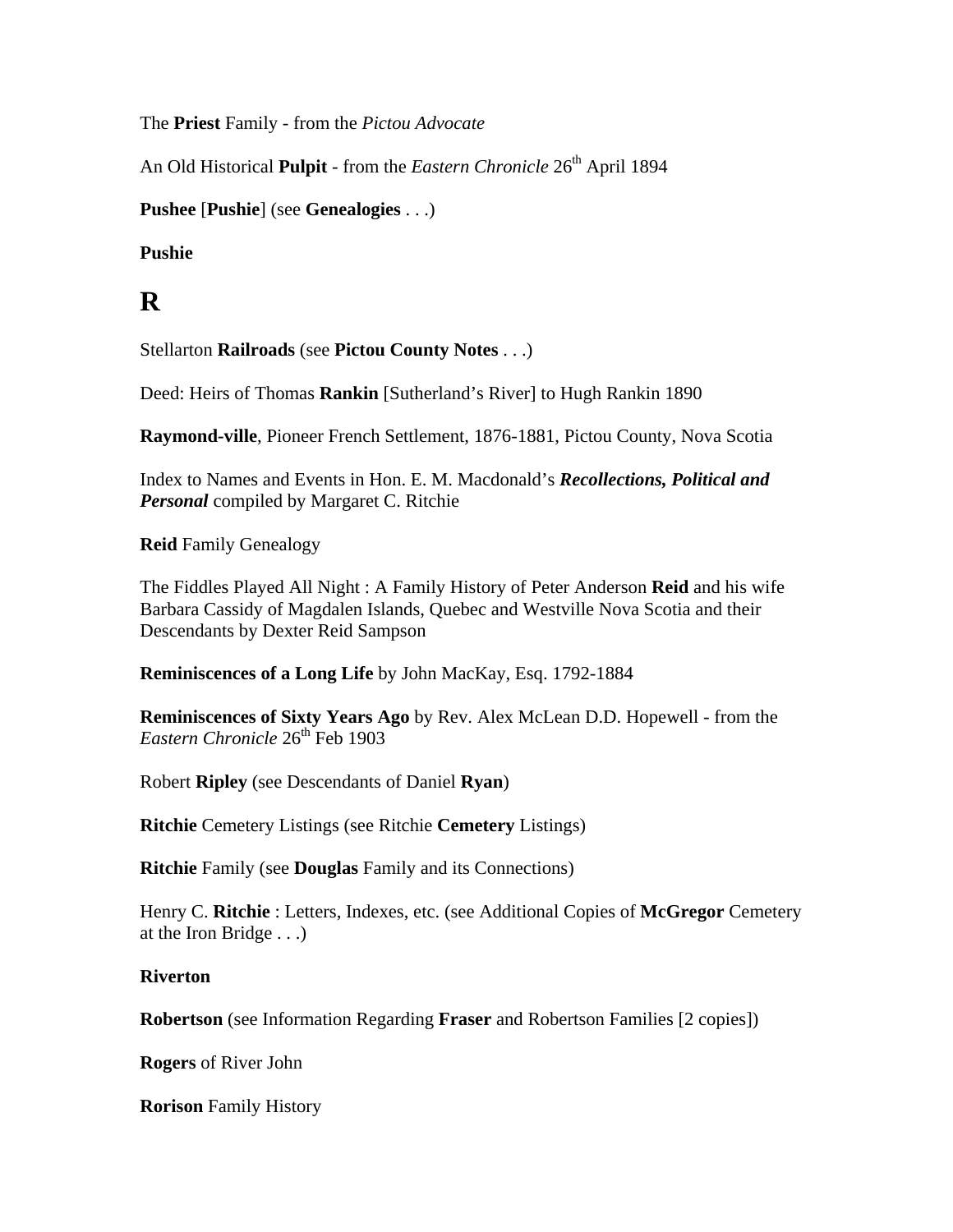Ancestors of John **Rose** 1775-1839

**Roseland Theatre** - from the *Eastern Chronicle* 193?

**Ross** (see A Solitary Headstone - Sarah **Luke** . . .)

**Ross** Family His-Story

**Ross** Family Record

**Ross** of Blanchard 6 Charts

Descendants of John **Ross** 

Duncan **Ross**, Baker (see **Our Pictou County Ancestors**, Fraser - Ross - Bain)

Louise **Ross (**see Our Pictou County Ancestors **Fraser** - Ross - Bain)

**Ross Bay** Cemetery, Victoria, British Columbia

Descendants of Daniel **Ryan** 1829-1911

# **S**

#### **Saltsprings** (see **Pictou County Notes** . . .)

**Sampson** [Samson] - the Locomotive by D. W. Robb

**School Days in New Glasgow** in the 1880's by Harriet Underwood Miller

*Statistical Account of Scotland, 1791-1799, Inverness-shire, Ross and Cromarty* edited by Sir John Sinclair (see Parish of **Kirkhill** [Inverness-shire] 1791-1799 by Rev. Alexander Fraser . . .)

#### **Scottish Genealogical Research** by Donald Whyte

History of the **Semple** Family by Howard Mitchell Semple - from the *Eastern Chronicle*  $9<sup>th</sup>$  Feb 1943

**Shaws** (see **Patersons,** Shaws and MacLeans . . .)

Records from **Sherbrooke**, Nova Scotia communicated by Anne Borden Harding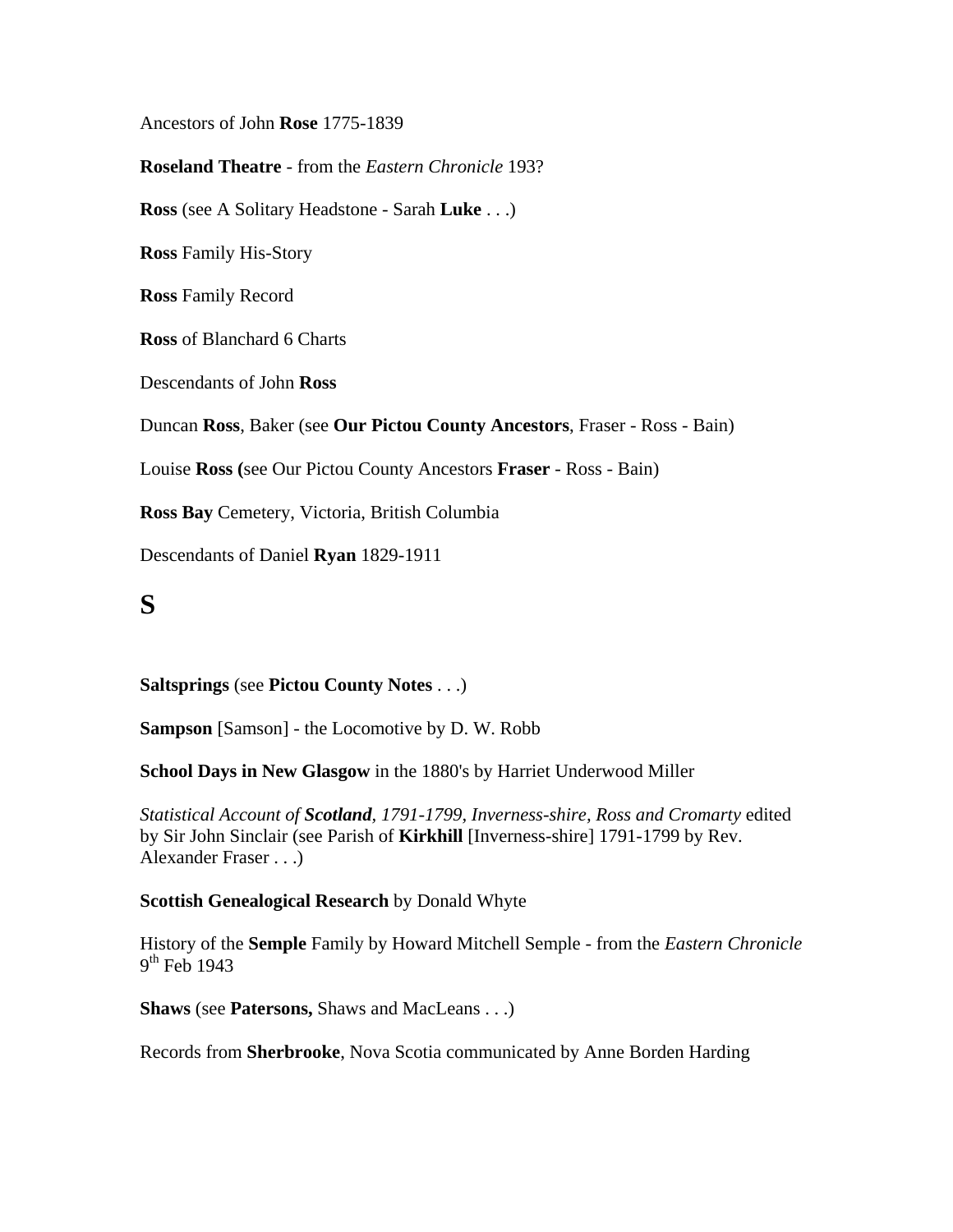**Shipbuilding in River John** : Some Ships Listed - Panama, Caldera, Warrior, Sirdar and Mary F. Anderson

Family Tree of **Simpson** and Hamilton compiled by Lillian I. Simms

New **St. Andrew's Church**, New Glasgow, N.S.1888-1907 by George D. MacDougall, B.A. Sc - from the *Eastern Chronicle* July 1937

Transcriptions of Church Records, **St. James's Presbyterian**, Dorchester, Sydney County, N.S. [now St. James United, Antigonish]

The Church of **St. John the Baptist**, Anglican, River John, N.S. 1879-1995

**St. Paul's Presbyterian** Church Merigomish N.S. (See **Candlish** Free Presbyterian Church)

Romantic Days of the **Stage Coach** Antigonish - New Glasgow Route by D. G. Whidden - from the *Eastern Chronicle* 24<sup>th</sup> May 1934

**Steel Industry** in Pictou County by Senator Cantley

The Old Burying Ground on the **Stewart** Farm [This cemetery is variously known as the "Pioneer Cemetery", "the McGregor Cemetery at the Iron Bridge", etc.]

Thomas **Stewart** by John Stewart Collins

**Stone House** Pictou Landing Home of Donald MacDonald and his Wife Catherine MacIvor, 1835

List of **Stone Houses** Found in Pictou County N.S. - from various sources

John **Stromberg**, Pictou Bandmaster

**Sutherland** (see The Berichan **Baillies** A Family History . . .)

Family History of Euphemia **Sutherland** and John Forbes

George **Sutherland** and his Descendants

Isabella **Sutherland** 1745-1805 (see Alexander **Gordon**, Tackman of Dalcharn . . .)

Local Recollections : Alexander and Cosmoe **Sutherland** - from the *Eastern Chronicle* February 1915

History of **Sutherland's River Congregation** (see **Pictou County Notes** . . .)